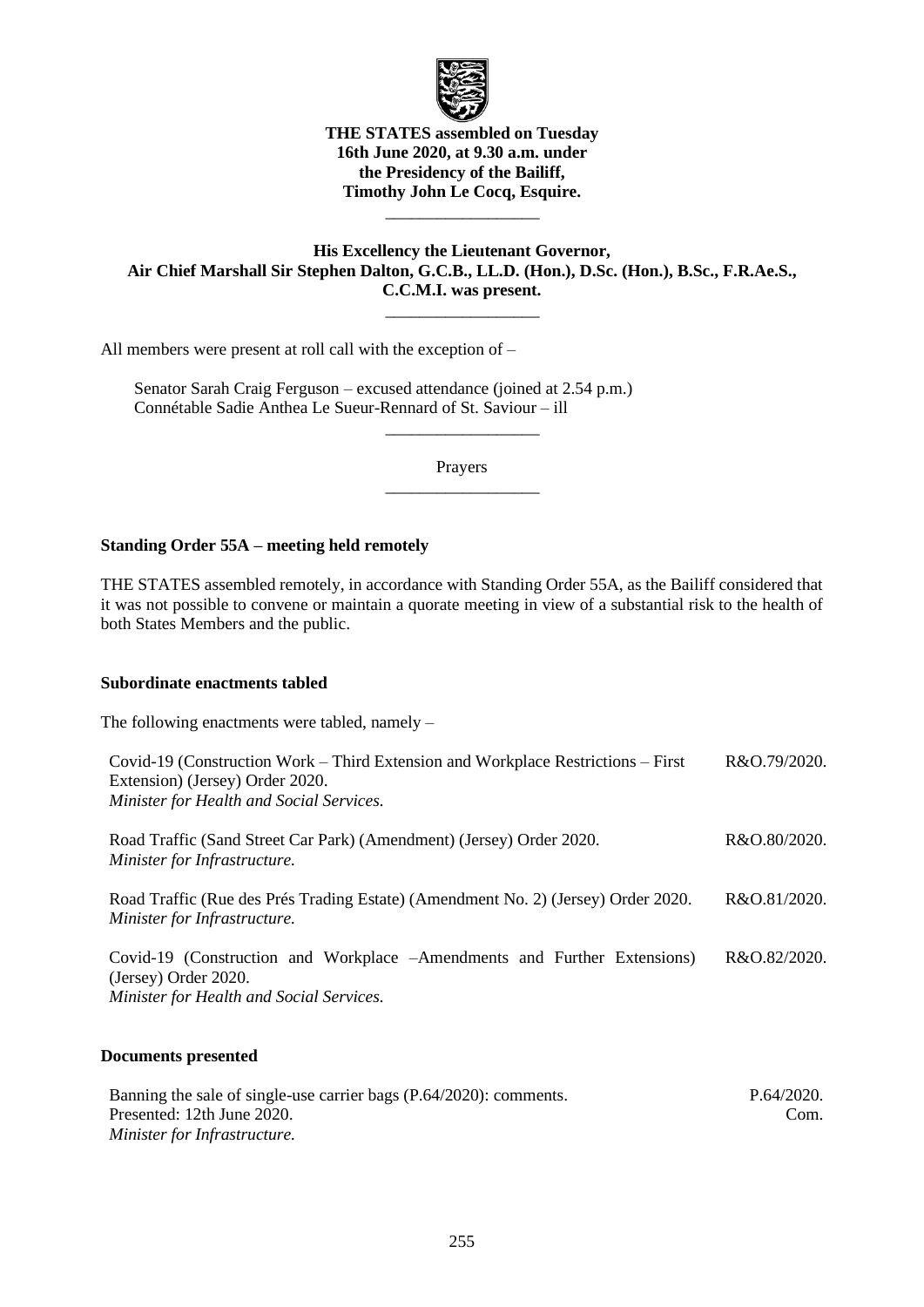# STATES MINUTES 16th June 2020

| Draft Covid-19 (Civil Partnership and Marriage No. 2) (Jersey) Regulations 202-<br>(P.77/2020): comments.<br>Presented: 12th June 2020.<br>Children, Education and Home Affairs Scrutiny Panel. | P.77/2020.<br>Com.                 |
|-------------------------------------------------------------------------------------------------------------------------------------------------------------------------------------------------|------------------------------------|
| States of Jersey Development Company.<br>Presented: 5th June 2020.<br>Comptroller and Auditor General.                                                                                          | R.56/2020.                         |
| Jersey Competition Regulatory Authority: appointment of Chair.<br>Presented: 16th June 2020.<br>Chief Minister.                                                                                 | R.57/2020                          |
| <b>Notification of lodged propositions</b>                                                                                                                                                      |                                    |
| Bus Service: introduction of through-fares $(P.19/2020)$ – amendment.<br>Lodged: 11th June 2020.<br>Connétable of St. Helier.                                                                   | P.19/2020.<br>Amd.                 |
| Putting Jersey businesses first (P.56/2020): second amendment.<br>Lodged: 9th June 2020.<br>Council of Ministers.                                                                               | P.56/2020.<br>Amd. $(2)$           |
| Putting Jersey businesses first $(P.56/2020)$ : second amendment $(P.56/2020 \text{ Amd}.(2))$ -<br>amendment.<br>Lodged: 12th June 2020.<br>Deputy K.F. Morel of St. Lawrence.                 | P.56/2020.<br>Amd. $(2)$ .<br>Amd. |
| Regulation of Covid-19 testing undertaken by private entities (P.62/2020): amendment.<br>Lodged: 9th June 2020.<br>Deputy K.F. Morel of St. Lawrence.                                           | P.62/2020.<br>Amd.                 |
| Lifting of travel restrictions: States Assembly approval (P.68/2020) – amendment.<br>Lodged: 15th June 2020.<br>Minister for Economic Development, Tourism, Sport and Culture.                  | P.68/2020.<br>Amd.                 |
| Senators and Deputies: removal of citizenship requirement.<br>Lodged: 9th June 2020.<br>Deputy M. Tadier of St. Brelade.                                                                        | P.75/2020.                         |
| Period of Questions Without Notice to the Chief Minister at every scheduled Sitting.<br>Lodged: 10th June 2020.<br>Deputy M. Tadier of St. Brelade.                                             | P.76/2020.                         |
| Draft Covid-19 (Civil Partnership and Marriage No. 2) (Jersey) Regulations 202-.<br>Lodged: 11th June 2020.<br>Minister for Home Affairs.                                                       | P.77/2020.                         |
| Jersey and the slave trade.<br>Lodged: 12th June 2020.<br>Deputy M. Tadier of St. Brelade.                                                                                                      | P.78/2020.                         |
| Green lanes and quiet lanes: priority to pedestrians, cyclists and horse riders.<br>Lodged: 15th June 2020.<br>Deputy R.J. Ward of St. Helier.                                                  | P.79/2020.                         |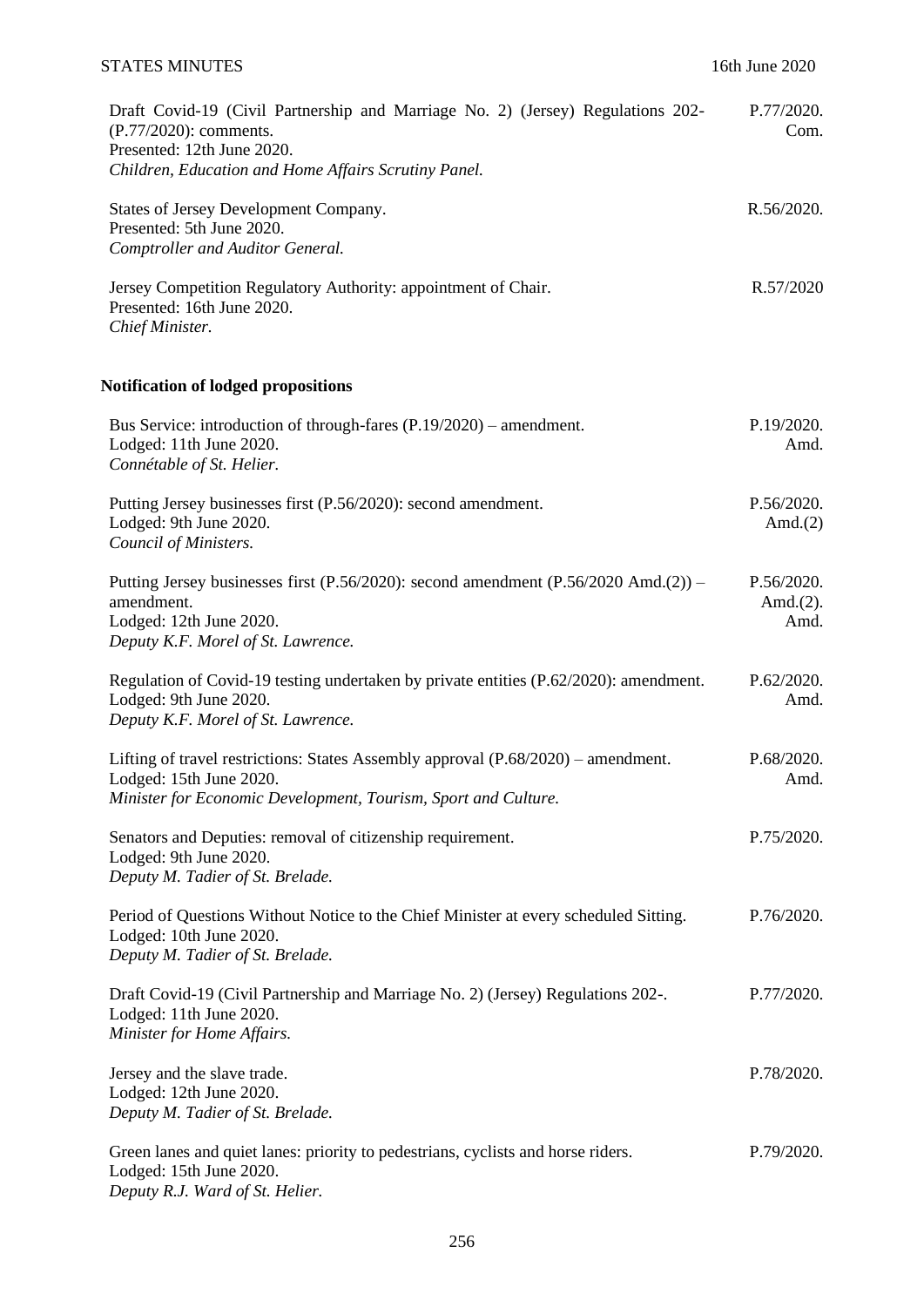## STATES MINUTES 3000 16th June 2020

P.81/2020.

| Extended limits of co-payments for G.P. consultations: young people and pregnant | P.80/2020. |
|----------------------------------------------------------------------------------|------------|
| women.                                                                           |            |
| Lodged: $16th$ June $2020$ .                                                     |            |
| Deputy C.S. Alves of St. Helier.                                                 |            |
|                                                                                  |            |

G.P. fees and income support. Lodged: 16th June 2020. *Deputy G.P. Southern of St. Helier.*

Investigation into the establishment of a digital register of landlords and tenants. Lodged: 16th June 2020. *Deputy of St. Peter.* P.82/2020.

# **Withdrawal of lodged propositions**

THE STATES noted that, in accordance with Standing Order 34(1), the proposer of the following proposition lodged "au Greffe" had informed the Greffier of the States that it had been withdrawn –

Putting Jersey businesses first (P.56/2020): amendment. Lodged: 29th May 2020. *Council of Ministers.* P.56/2020. [Amd.](https://statesassembly.gov.je/AssemblyPropositions/2020/P.56-2020Amd.pdf)

#### **Written Questions**

*(see Official Report/Hansard)*

| WQ.212/2020 |                                 | 1. The Chief Minister tabled an answer to a question asked by Deputy J.H. Perchard of<br>St. Saviour regarding the approach of the Government of Jersey to controlling Covid-19.                              |
|-------------|---------------------------------|---------------------------------------------------------------------------------------------------------------------------------------------------------------------------------------------------------------|
| WQ.213/2020 |                                 | 2. The Chair of the States Employment Board tabled an answer to a question asked by Deputy<br>L.M.C. Doublet of St. Saviour regarding non-disclosure agreements signed since 2000.                            |
| WQ.214/2020 | 3.                              | The Minister for Home Affairs tabled an answer to a question asked by the Deputy of St. Peter<br>regarding passengers travelling to Jersey during the Covid-19 pandemic.                                      |
| WQ.215/2020 |                                 | 4. The Chair of the States Employment Board tabled an answer to a question asked by Deputy<br>R.J. Ward of St. Helier regarding the resourcing approval panel.                                                |
| WQ.216/2020 | 5 <sub>1</sub>                  | The Minister for Social Security tabled an answer to a question asked by Deputy R.J. Ward<br>of St. Helier regarding the impact of the Covid-19 economic recovery plan on Income Support<br>payments.         |
| WQ.217/2020 | 6.                              | The Chair of the States Employment Board tabled an answer to a question asked by Deputy<br>R.J. Ward of St. Helier regarding incidents of racist abuse towards public sector employees.                       |
| WQ.218/2020 | $7_{\scriptscriptstyle{\star}}$ | The Minister for Treasury and Resources tabled an answer to a question asked by Deputy R.J.<br>Ward of St. Helier regarding the classification of States expenditure.                                         |
| WQ.219/2020 | 8.                              | The Minister for the Environment tabled an answer to a question asked by Deputy R.J. Ward<br>of St. Helier regarding the monitoring of air pollution.                                                         |
| WQ.220/2020 | 9.                              | The Minister for Home Affairs tabled an answer to a question asked by Deputy C.S. Alves of<br>St. Helier regarding the provision of personal protective equipment (P.P.E.) to the States of<br>Jersey Police. |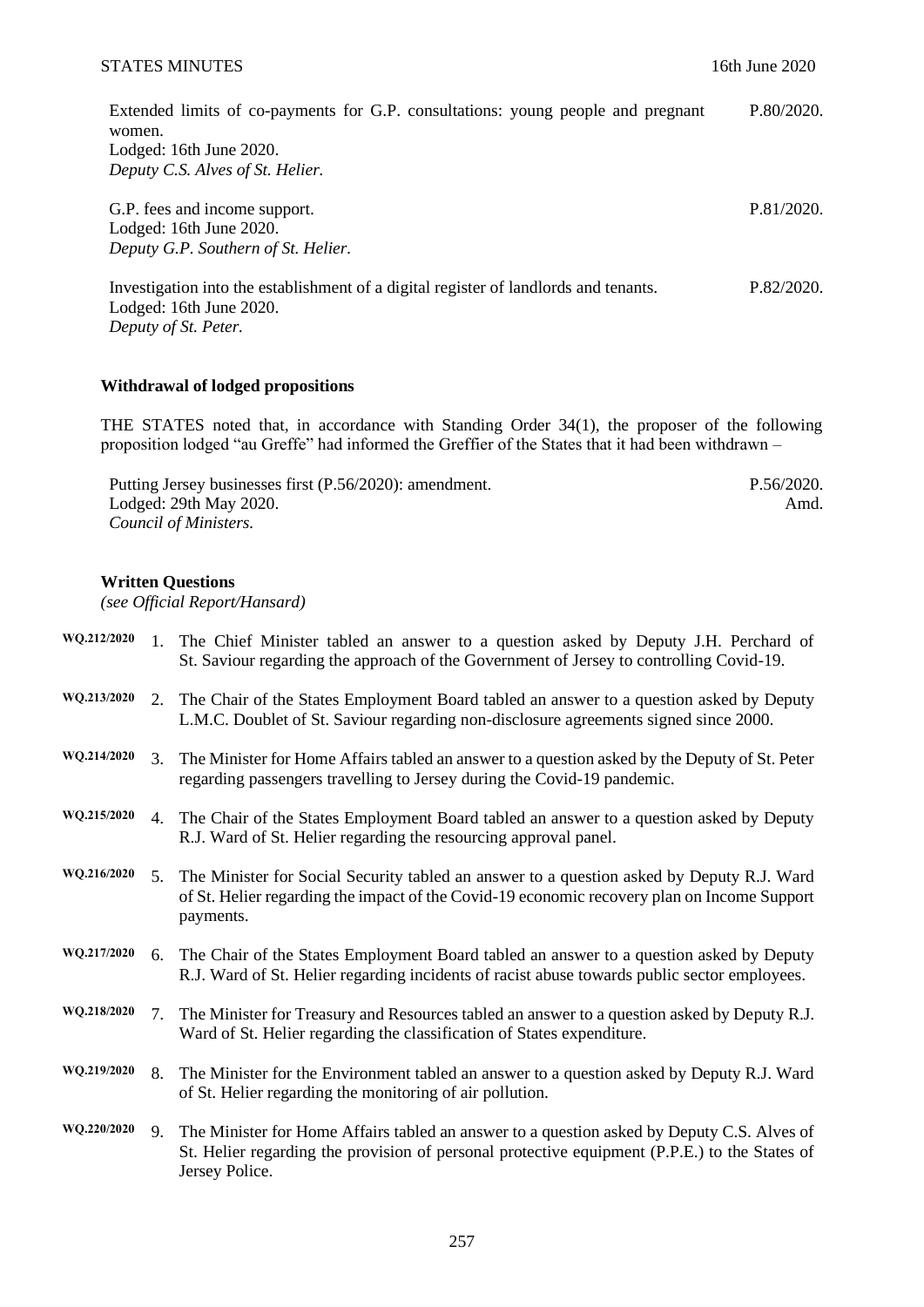- **WQ.221/2020** 10. The Minister for Health and Social Services tabled an answer to a question asked by Deputy C.S. Alves of St. Helier regarding guidance in respect of personal protective equipment (P.P.E.).
- **WQ.222/2020** 11. The Minister for Health and Social Services tabled an answer to a question asked by Deputy C.S. Alves of St. Helier regarding the provision of psychology, psychiatry and 'talking therapies' services.
- **WQ.223/2020** 12. The Minister for Treasury and Resources tabled an answer to a question asked by Deputy C.S. Alves of St. Helier regarding the plans to construct Building 3, 4, 5 and 6 of the International Finance Centre.
- **WQ.224/2020** 13. The Minister for Health and Social Services tabled an answer to a question asked by Deputy G.P. Southern of St. Helier regarding patient waiting lists.
- **WQ.225/2020** 14. The Minister for Treasury and Resources tabled an answer to a question asked by Deputy G.P. Southern of St. Helier regarding the delivery of savings through contract efficiencies.
- **WQ.226/2020** 15. The Chief Minister tabled an answer to a question asked by Deputy G.P. Southern of St. Helier regarding the 2019/2020 Income Distribution Survey.
- **WQ.227/2020** 16. The Minister for Health and Social Services tabled an answer to a question asked by Deputy G.P. Southern of St. Helier regarding the delivery of nursing and residential care under the Jersey Care Model.
- **WQ.228/2020** 17. The Minister for Health and Social Services tabled an answer to a question asked by Deputy G.P. Southern of St. Helier regarding the contractual arrangements between the Department of Health and Community Services and the Island's G.P.s.
- **WQ.229/2020** 18. The Chair of the States Employment Board tabled an answer to a question asked by Deputy M.R. Higgins of St. Helier regarding compromise agreements with ex-public sector employees.
- **WQ.230/2020** 19. The Chair of the States Employment Board tabled an answer to a question asked by Deputy M.R. Higgins of St. Helier regarding the costs of the 'Alwitry case'.
- **WQ.231/2020** 20. The Minister for Health and Social Services tabled an answer to a question asked by Deputy M.R. Higgins of St. Helier regarding the lessons learnt from the 'Alwitry case'.
- **WQ.232/2020** 21. The Chair of the States Employment Board tabled an answer to a question asked by Deputy M.R. Higgins of St. Helier regarding the dismissal of public sector employees.

#### **Oral Questions**

*(see Official Report/Hansard)*

- **OQ.158/2020** 1. Deputy G.P. Southern of St. Helier asked a question of the Minister for Health and Social Services regarding contracts between the Island's G.P.s and the Department of Health and Community Services.
- **OQ.161/2020** 2. The Connétable of St. Helier asked a question of the Minister for Infrastructure regarding the signage in areas where cyclists and pedestrians mixed.
- **OQ.166/2020** 3. Deputy S.M. Ahier of St. Helier asked a question of the Chief Minister regarding the provision of funding to ensure all Island properties were connected to mains water.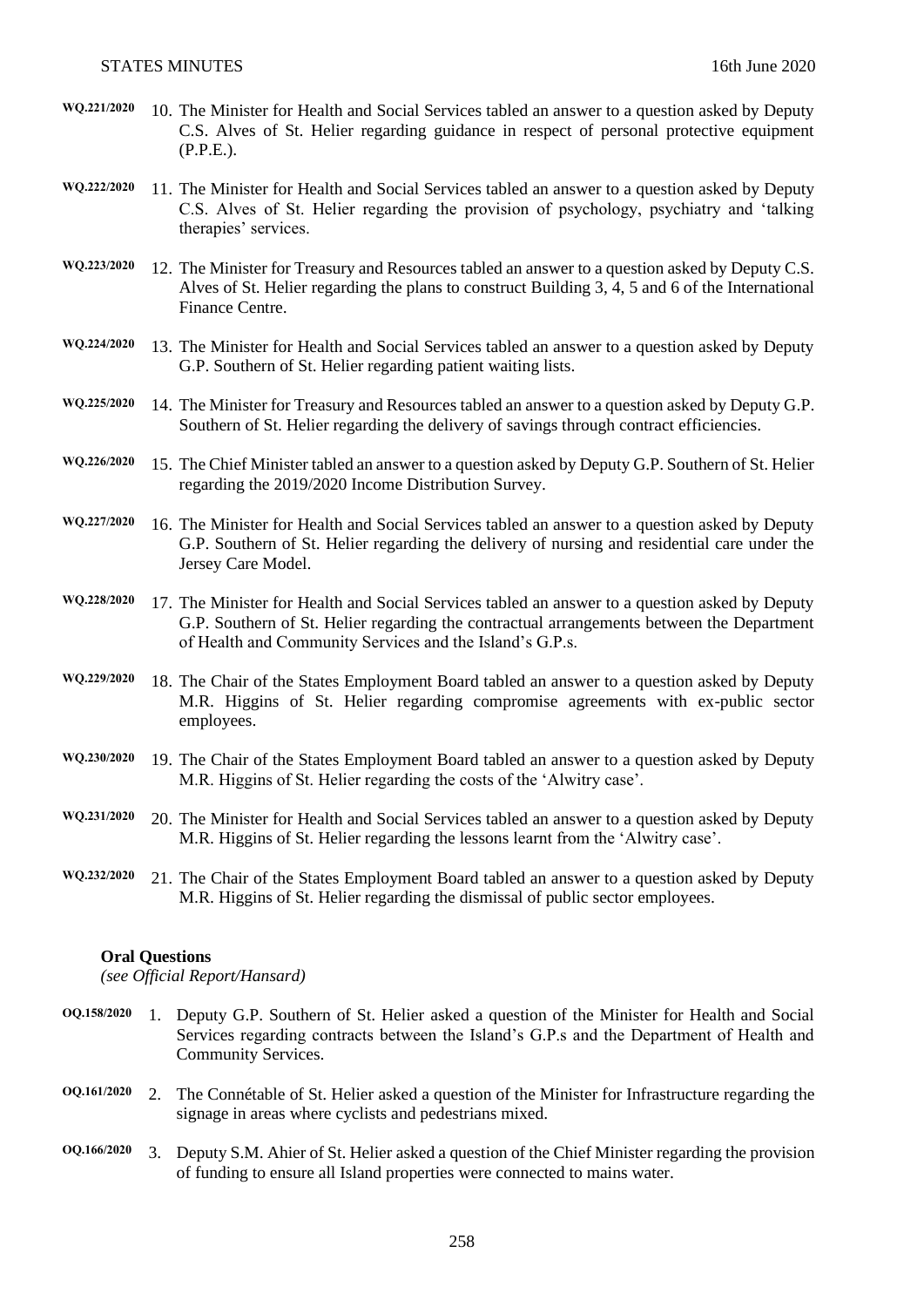- **OQ.151/2020** 4. Deputy M.R. Higgins of St. Helier asked a question of the Chair of the States Employment Board regarding the breach-of-contract dispute with Dr. Amar Alwitry.
- **OQ.156/2020** 5. Deputy R.J. Ward of St. Helier asked a question of the Chief Minister regarding the role of Ministers in decision-making in respect of possible departmental savings.
- **OQ.162/2020** 6. Deputy C.S. Alves of St. Helier asked a question of the Chief Minister regarding communications in different languages during the Covid-19 pandemic.
- **OQ.164/2020** 7. Deputy M. Tadier of St. Brelade asked a question of H.M. Attorney General regarding legislation preventing the display of racist or otherwise offensive language in public places.
- **OQ.154/2020** 8. Deputy K.G. Pamplin of St. Saviour asked a question of the Minister for Health and Social Services regarding the number of healthcare and social care workers employed by the Government of Jersey.
- **OQ.153/2020** 9. The Connétable of St. Martin asked a question of the Assistant Chief Minister regarding the establishment of a public working group dedicated to improving public knowledge and understanding of Jersey's history.
- **OQ.150/2020** 10. Deputy K.F. Morel of St. Lawrence asked a question of the Chief Minister regarding the prospect of cuts to departmental budgets.
- **OQ.160/2020** 11. Senator S.Y. Mézec asked a question of the Chair of the Comité des Connétables regarding the equality and diversity training offered to Parish employees and honorary personnel.
- **OQ.157/2020** 12. Deputy R.J. Ward of St. Helier asked a question of the Assistant Chief Minister regarding the provision of I.T. to Islanders as part of the response to Covid-19.
- **OQ.163/2020** 13. Deputy C.S. Alves of St. Helier asked a question of the Minister for Health and Social Services regarding the number of complaints received about a lack of adherence to Covid-19 Regulations on workplace restrictions.
- **OQ.159/2020** 14. Deputy G.P. Southern of St. Helier asked a question of the Chief Minister regarding the publication of the results of the Income Distribution and Household Expenditure Surveys.
- **OQ.165/2020** 15. Deputy M. Tadier of St. Brelade asked a question of the States of Jersey Trustee of the Jersey Community Relations Trust regarding the discussions of the Trust in respect of prospective actions to address racial prejudice in Jersey.
- **OQ.152/2020** 16. Deputy M.R. Higgins of St. Helier asked a question of the Minister for the Environment regarding the backlog of enforcement actions.
- **OQ.155/2020** 17. Deputy K.G. Pamplin of St. Saviour asked a question of the Minister for Children and Housing regarding the number of people who were homeless or using emergency housing.

#### **Oral Questions without notice**

*(see Official Report/Hansard)*

The Minister for International Development answered questions without notice from members.

The Minister for Home Affairs answered questions without notice from members.

A period of questions without notice was held, during which questions were permitted to any Minister on any subject within the official responsibility of the Government of Jersey.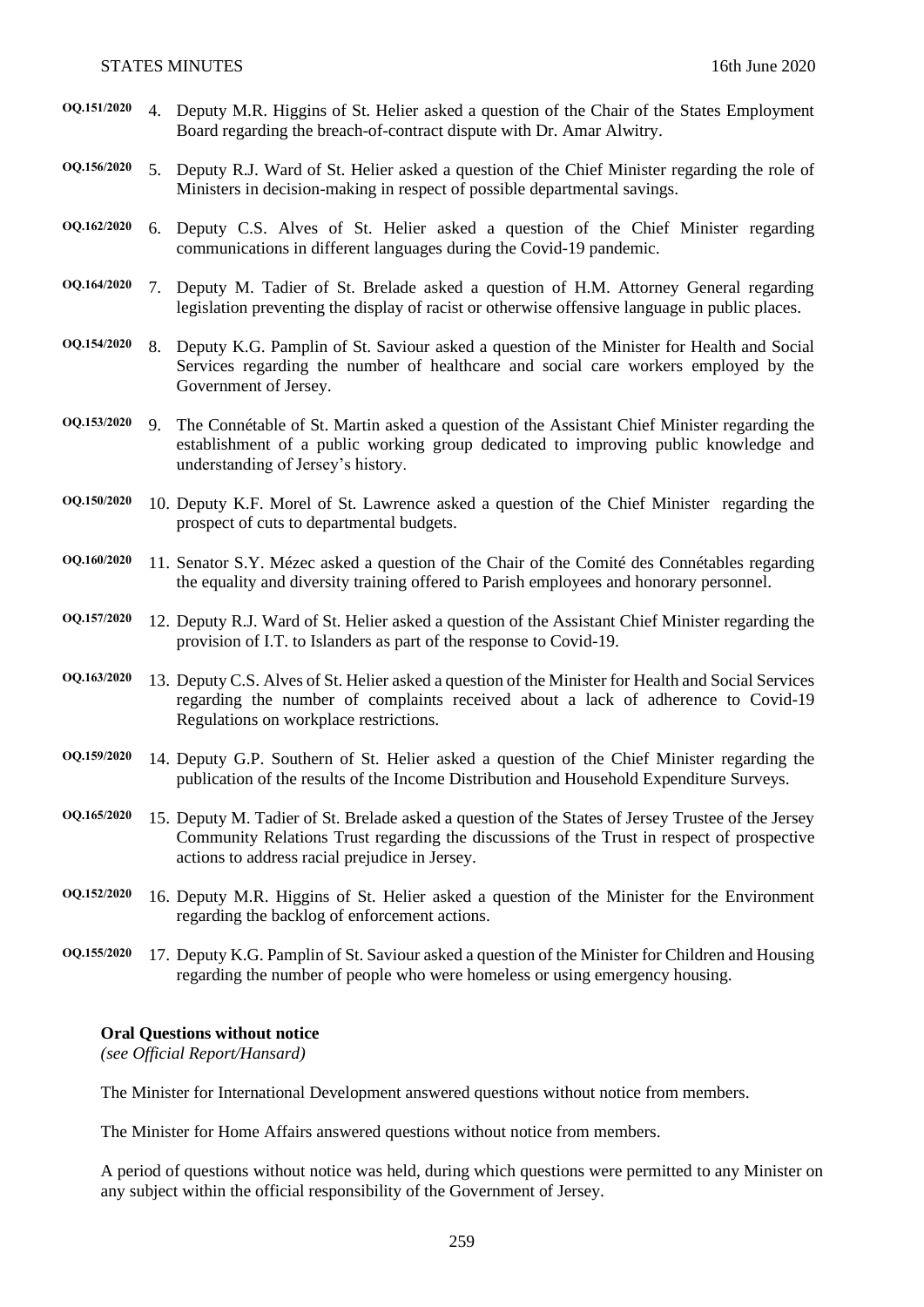# **Draft Taxation (Implementation) (International Tax Compliance) (Mandatory Disclosure Rules for CRS Avoidance Arrangements and Opaque Offshore Structures) (Jersey) Regulations 202- P.129/2019**

THE STATES commenced consideration of the Draft Taxation (Implementation) (International Tax Compliance) (Mandatory Disclosure Rules for CRS Avoidance Arrangements and Opaque Offshore Structures) (Jersey) Regulations 202- and adopted the principles.

Members present voted as follows –

**POUR: 39 CONTRE: 0 ABSTAIN: 0**

Senator I.J. Gorst Senator L.J. Farnham Senator J.A.N. Le Fondré Senator T.A. Vallois Senator K.L. Moore Senator S.W. Pallett Senator S.Y. Mézec Connétable of St. Helier Connétable of St. Clement Connétable of St. Lawrence Connétable of St. Brelade Connétable of Grouville Connétable of St. John Connétable of Trinity Connétable of St. Ouen Connétable of St. Martin Deputy J.A. Martin (H) Deputy K.C. Lewis (S) Deputy M. Tadier (B) Deputy M.R. Higgins (H) Deputy J.M. Maçon (S) Deputy S.J. Pinel (C) Deputy of St. Martin Deputy R. Labey (H) Deputy S.M. Wickenden (H) Deputy of St. Mary Deputy G.J. Truscott (B) Deputy J.H. Young (B) Deputy L.B.E. Ash (C) Deputy K.F. Morel (L) Deputy G.C.U. Guida (L) Deputy of Trinity Deputy of St. John Deputy M.R. Le Hegarat (H) Deputy S.M. Ahier (H) Deputy R.J. Ward (H) Deputy C.S. Alves (H) Deputy K.G. Pamplin (S) Deputy I. Gardiner (H)

THE STATES, having been informed by the Chair of the Economic and International Affairs Scrutiny Panel that, in accordance with the provisions of Standing Order 72(1), he wished to have the Draft Taxation (Implementation) (International Tax Compliance) (Mandatory Disclosure Rules for CRS Avoidance Arrangements and Opaque Offshore Structures) (Jersey) Regulations 202- referred to that Scrutiny Panel,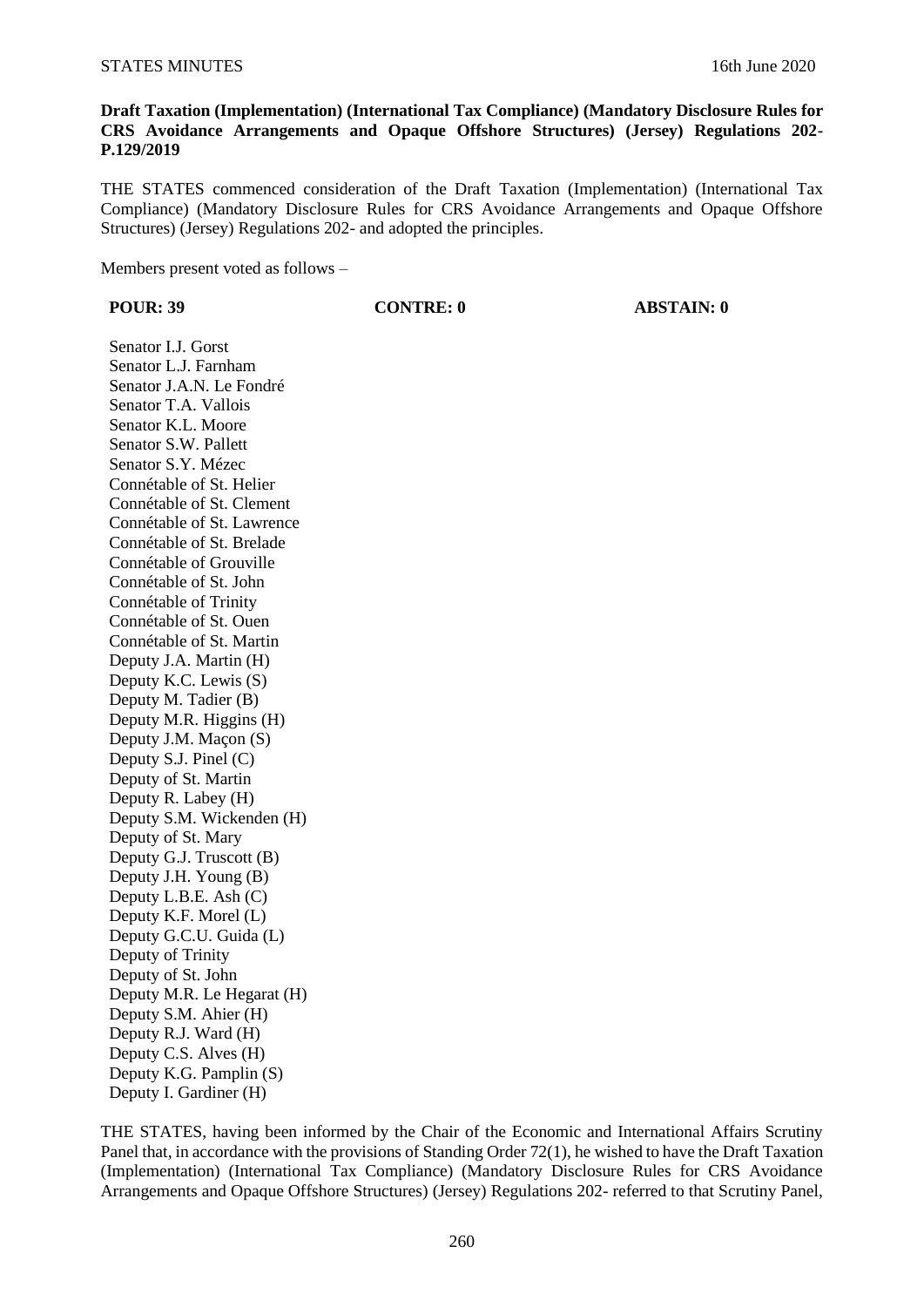agreed that, in accordance with the provisions of Standing Order 72(6), the 2nd reading of the draft Law should be listed to continue on 8th September 2020.

## **Draft Air Navigation (Rules of the Air) (Amendment No. 2) (Jersey) Regulations 202- P.55/2020**

THE STATES commenced consideration of the Draft Air Navigation (Rules of the Air) (Amendment No. 2) (Jersey) Regulations 202- and adopted the principles.

Members present voted as follows –

**POUR: 45 CONTRE: 0 ABSTAIN: 0**

Senator I.J. Gorst Senator L.J. Farnham Senator J.A.N. Le Fondré Senator T.A. Vallois Senator K.L. Moore Senator S.W. Pallett Senator S.Y. Mézec Connétable of St. Helier Connétable of St. Clement Connétable of St. Lawrence Connétable of St. Brelade Connétable of Grouville Connétable of St. John Connétable of Trinity Connétable of St. Mary Connétable of St. Ouen Connétable of St. Martin Deputy J.A. Martin (H) Deputy G.P. Southern (H) Deputy of Grouville Deputy K.C. Lewis (S) Deputy M. Tadier (B) Deputy M.R. Higgins (H) Deputy J.M. Maçon (S) Deputy S.J. Pinel (C) Deputy of St. Martin Deputy of St. Ouen Deputy L.M.C. Doublet (S) Deputy R. Labey (H) Deputy S.M. Wickenden (H) Deputy of St. Mary Deputy G.J. Truscott (B) Deputy J.H. Young (B) Deputy L.B.E. Ash (C) Deputy K.F. Morel (L) Deputy G.C.U. Guida (L) Deputy of St. Peter Deputy of Trinity Deputy of St. John Deputy M.R. Le Hegarat (H) Deputy S.M. Ahier (H) Deputy J.H. Perchard (S) Deputy R.J. Ward (H)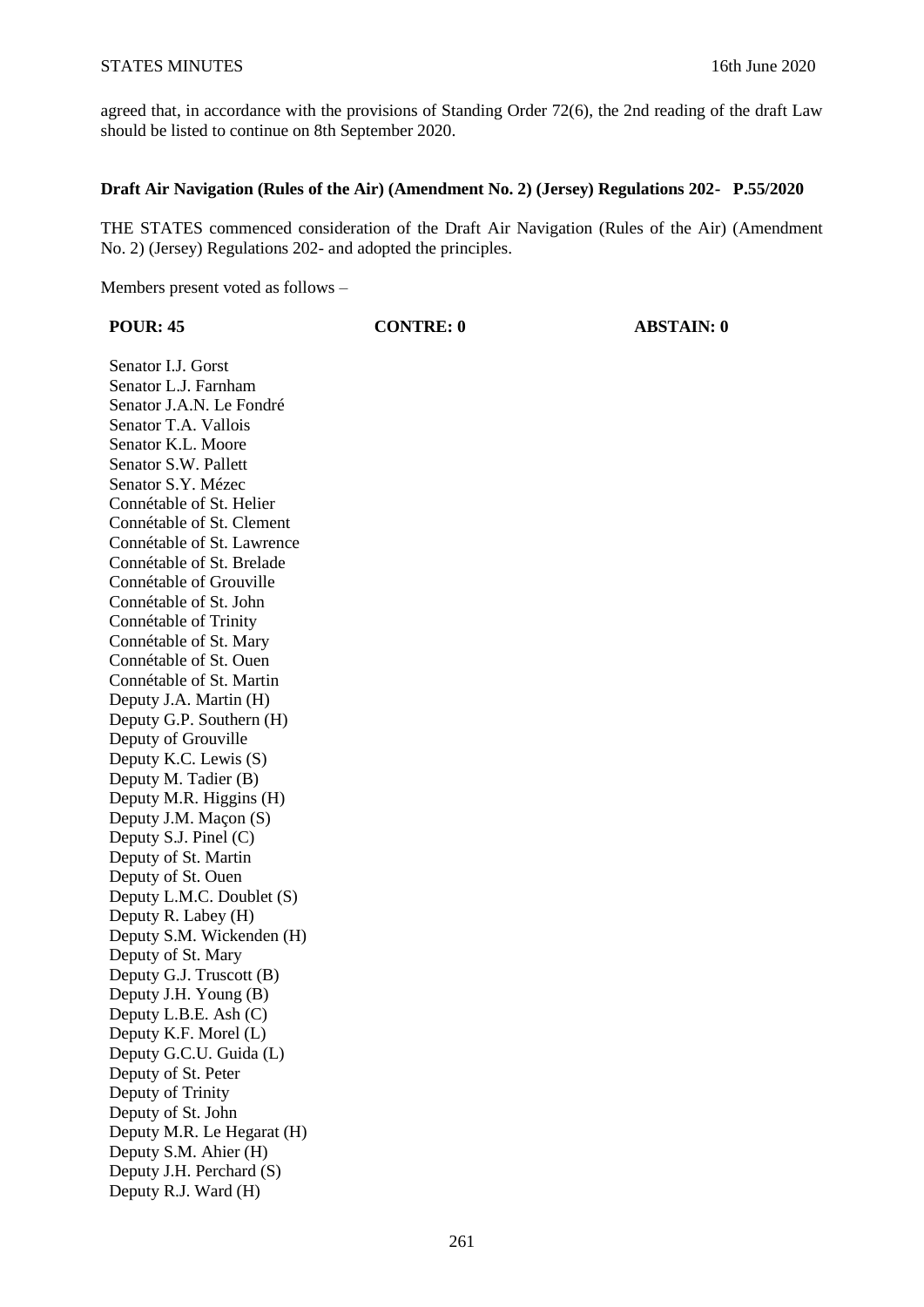Deputy K.G. Pamplin (S) Deputy I. Gardiner (H)

THE STATES, having been informed that the relevant scrutiny panel had indicated that it did not wish to scrutinise the draft legislation, adopted Regulations 1 and 2.

Members present voted as follows –

**POUR: 43 CONTRE: 0 ABSTAIN: 0**

Senator I.J. Gorst Senator L.J. Farnham Senator J.A.N. Le Fondré Senator T.A. Vallois Senator K.L. Moore Senator S.W. Pallett Senator S.Y. Mézec Connétable of St. Helier Connétable of St. Clement Connétable of St. Lawrence Connétable of St. Brelade Connétable of Grouville Connétable of St. John Connétable of Trinity Connétable of St. Mary Connétable of St. Ouen Connétable of St. Martin Deputy J.A. Martin (H) Deputy G.P. Southern (H) Deputy K.C. Lewis (S) Deputy M. Tadier (B) Deputy M.R. Higgins (H) Deputy J.M. Maçon (S) Deputy S.J. Pinel (C) Deputy of St. Martin Deputy of St. Ouen Deputy S.M. Wickenden (H) Deputy of St. Mary Deputy G.J. Truscott (B) Deputy J.H. Young (B) Deputy L.B.E. Ash (C) Deputy K.F. Morel (L) Deputy G.C.U. Guida (L) Deputy of St. Peter Deputy of Trinity Deputy of St. John Deputy M.R. Le Hegarat (H) Deputy S.M. Ahier (H) Deputy J.H. Perchard (S) Deputy R.J. Ward (H) Deputy C.S. Alves (H) Deputy K.G. Pamplin (S) Deputy I. Gardiner (H)

THE STATES made Regulations entitled the Air Navigation (Rules of the Air) (Amendment No. 2) (Jersey) Regulations 2020 under Article 46 of the Air Navigation (Jersey) Law 2014.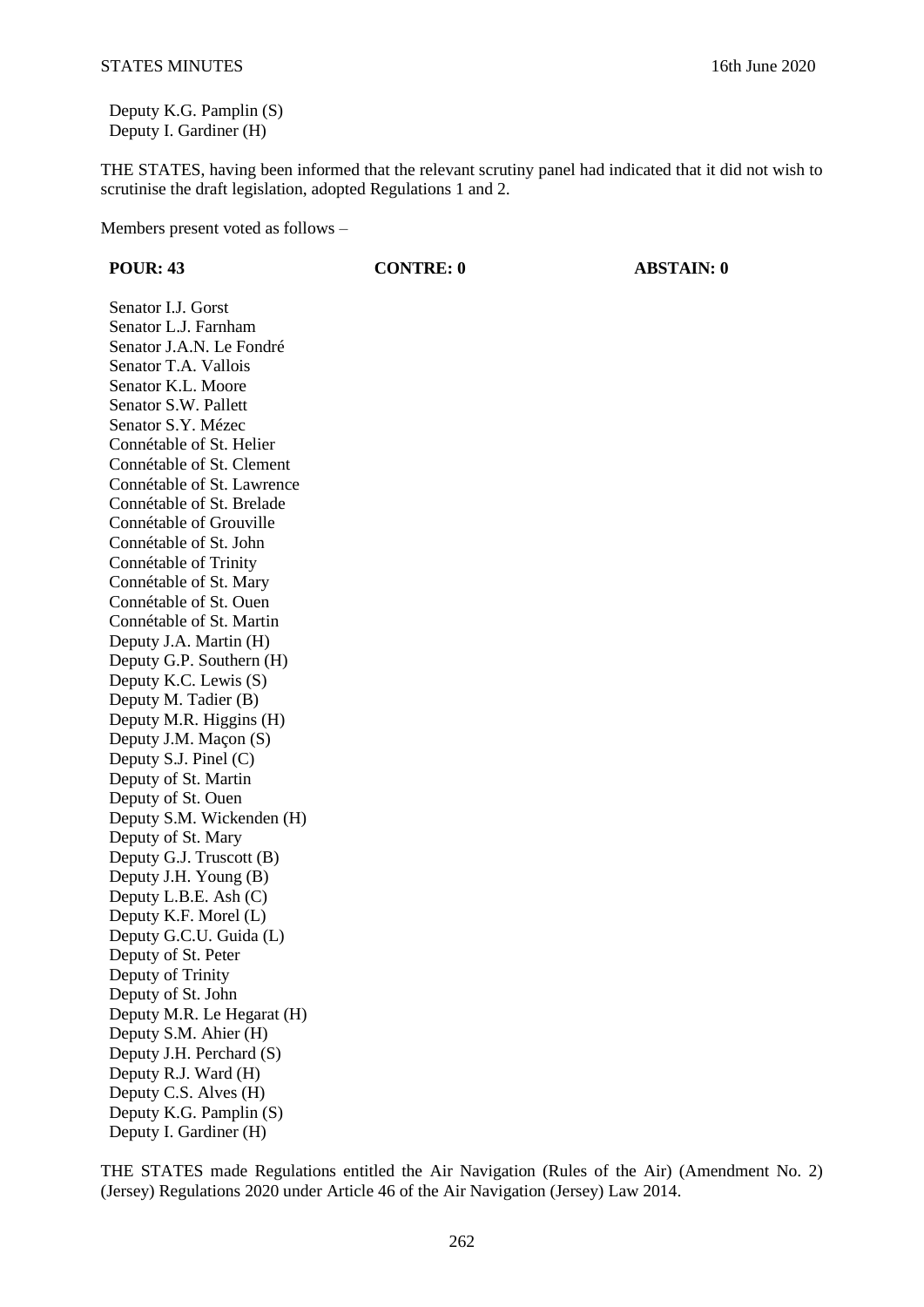#### **POUR: 43 CONTRE: 0 ABSTAIN: 0**

Senator I.J. Gorst Senator L.J. Farnham Senator J.A.N. Le Fondré Senator T.A. Vallois Senator K.L. Moore Senator S.W. Pallett Senator S.Y. Mézec Connétable of St. Helier Connétable of St. Clement Connétable of St. Lawrence Connétable of St. Brelade Connétable of Grouville Connétable of St. John Connétable of Trinity Connétable of St. Mary Connétable of St. Ouen Connétable of St. Martin Deputy J.A. Martin (H) Deputy of Grouville Deputy K.C. Lewis (S) Deputy M. Tadier (B) Deputy M.R. Higgins (H) Deputy J.M. Maçon (S) Deputy S.J. Pinel (C) Deputy of St. Martin Deputy of St. Ouen Deputy L.M.C. Doublet (S) Deputy S.M. Wickenden (H) Deputy of St. Mary Deputy G.J. Truscott (B) Deputy J.H. Young (B) Deputy L.B.E. Ash (C) Deputy K.F. Morel (L) Deputy G.C.U. Guida (L) Deputy of St. Peter Deputy of Trinity Deputy of St. John Deputy M.R. Le Hegarat (H) Deputy S.M. Ahier (H) Deputy J.H. Perchard (S) Deputy R.J. Ward (H) Deputy C.S. Alves (H) Deputy K.G. Pamplin (S)

### **Putting Jersey businesses first P.56/2020**

THE STATES, commencing consideration of a proposition of Deputy Kirsten Francis Morel of St. Lawrence entitled 'Putting Jersey businesses first' (P.56/2020), commenced consideration of an amendment of the Council of Ministers (P.56/2020 Amd.(2)) and, adopting an amendment of Deputy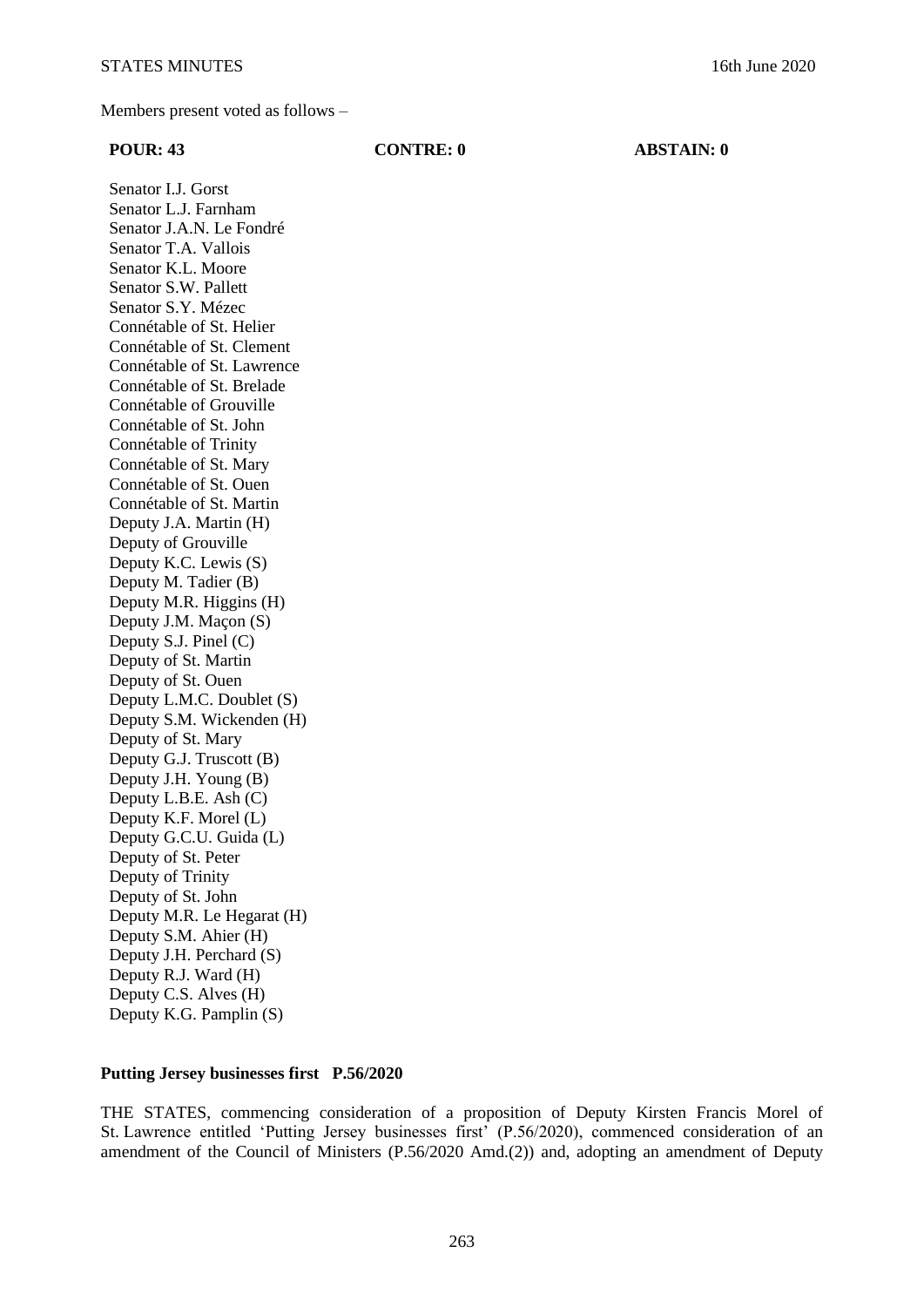Kirsten Francis Morel of St. Lawrence (P.56/2020 Amd.(2)Amd.), agreed that, in the second part of the amendment, for the words "internal" there should be substituted the words "States of Jersey".

THE STATES resumed consideration of the proposition of Deputy Kirsten Francis Morel of St. Lawrence and, adopting the amendment of the Council of Ministers, as amended, agreed that –

paragraph (a) should be replaced with the following paragraph –

"(a) that the States of Jersey will continue to support the Island's social and economic recovery from the Covid-19 crisis by seeking to maximise the amount of goods and services that the States of Jersey procures from on-Island suppliers where it is legal and practical to do so;";

paragraph (b) should be replaced with the following paragraph –

"(b) to request the Minister for Treasury and Resources to ensure that States of Jersey procurement processes and guidelines include positive weighting, within a balanced assessment, of the contribution of the economic, social and environmental benefits to Jersey, in particular on-Island employment. This reflects the need at this particular time to stimulate and recover Jersey's economy, (subject to exemptions for specialist services that can only be purchased from off-Island suppliers, legal restrictions and meeting minimum acceptable quality and other thresholds);";

paragraph (c) should be replaced with the following paragraph –

"(c) to request the Minister for Treasury and Resources to present a report by the 31st August 2020 setting out the amended procurement policies and evaluation criteria, with further and future amendments published on the gov.je website in accordance with our Public Finances Manual processes;";

paragraph (d) should be replaced with the following paragraph –

"(d) to request the Minister for Treasury and Resources to present an annual procurement report to the States Assembly detailing expenditure by the States of Jersey of the top 100 Suppliers by value across goods and services, identifying those with an on-island presence, from off-Island suppliers, with the first such report to be published no later than 31st March 2021, in order to provide a full 12 calendar month view;";

paragraph (e) should be replaced with the following paragraph –

"(e) to request the Minister for Economic Development, Tourism, Sport and Culture to commit to develop supply-use tables for Jersey as part of the evidence base building phase of the Future Economy Programme.".

THE STATES, adopting the proposition of Deputy Kirsten Francis Morel of St. Lawrence, as amended –

- (a) agreed that the States of Jersey would continue to support the Island's social and economic recovery from the Covid-19 crisis by seeking to maximise the amount of goods and services that the States of Jersey procured from on-Island suppliers where it was legal and practical to do so;
- (b) requested the Minister for Treasury and Resources to ensure that States of Jersey procurement processes and guidelines included positive weighting, within a balanced assessment, of the contribution of the economic, social and environmental benefits to Jersey, in particular on-Island employment, reflecting the need at this particular time to stimulate and recover Jersey's economy, (subject to exemptions for specialist services that could only be purchased from off-Island suppliers, legal restrictions and meeting minimum acceptable quality and other thresholds);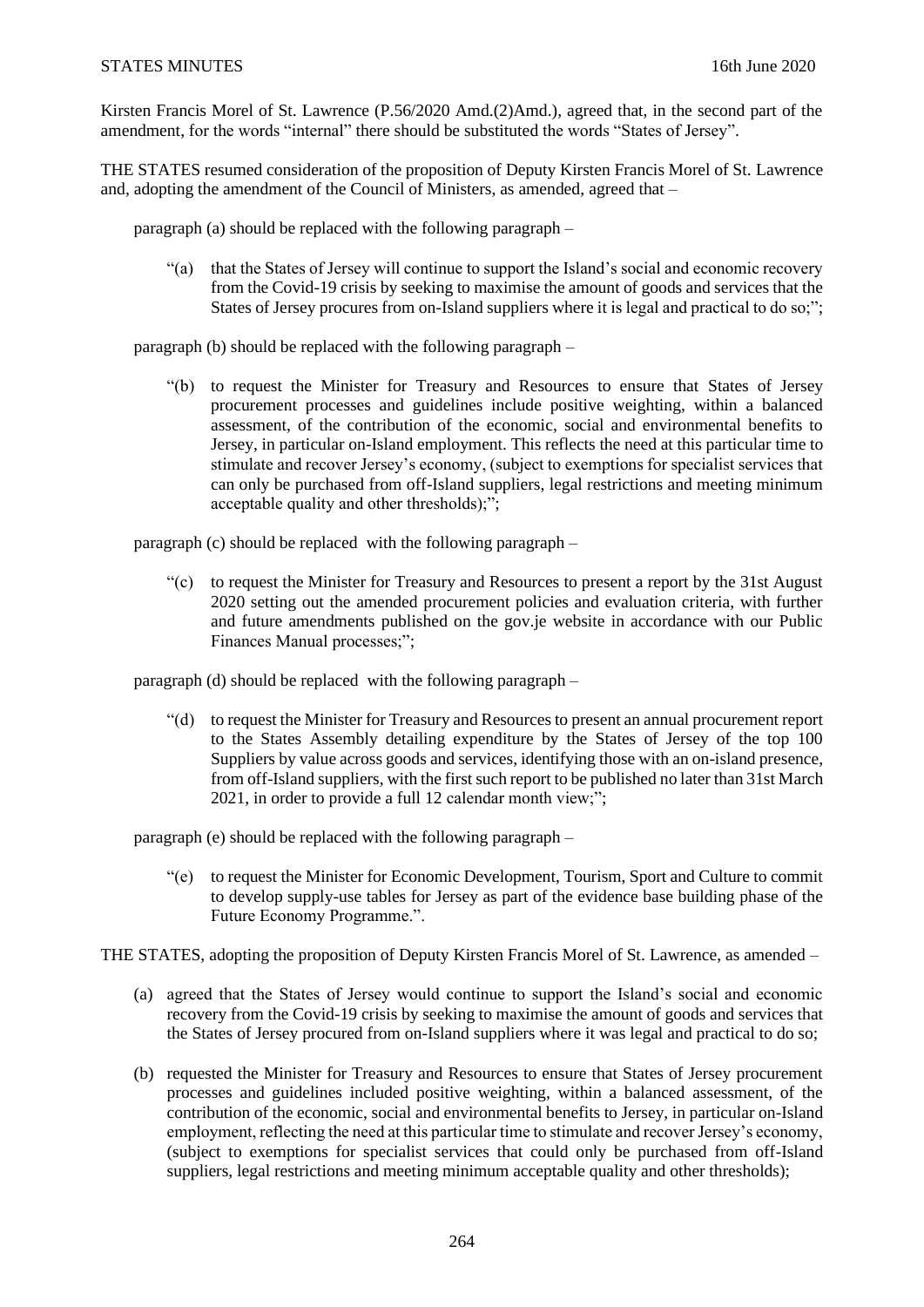- (c) requested the Minister for Treasury and Resources to present a report by 31st August 2020 setting out the amended procurement policies and evaluation criteria, with further and future amendments published on the gov.je website in accordance with the Public Finances Manual processes;
- (d) requested the Minister for Treasury and Resources to present an annual procurement report to the States Assembly detailing expenditure by the States of Jersey of the top 100 Suppliers by value across goods and services, identifying those with an on-Island presence, from off-Island suppliers, with the first such report to be published no later than 31st March 2021, in order to provide a full 12 calendar month view; and
- (e) requested the Minister for Economic Development, Tourism, Sport and Culture to commit to develop supply-use tables for Jersey as part of the evidence base building phase of the Future Economy Programme.

Members present voted as follows –

**POUR: 44 CONTRE: 0 ABSTAIN: 0**

Senator I.J. Gorst Senator L.J. Farnham Senator J.A.N. Le Fondré Senator T.A. Vallois Senator K.L. Moore Senator S.W. Pallett Connétable of St. Helier Connétable of St. Clement Connétable of St. Lawrence Connétable of St. Brelade Connétable of Grouville Connétable of St. John Connétable of Trinity Connétable of St. Mary Connétable of St. Ouen Connétable of St. Martin Deputy J.A. Martin (H) Deputy of Grouville Deputy K.C. Lewis (S) Deputy M. Tadier (B) Deputy M.R. Higgins (H) Deputy J.M. Maçon (S) Deputy S.J. Pinel (C) Deputy of St. Martin Deputy of St. Ouen Deputy L.M.C. Doublet (S) Deputy R. Labey (H) Deputy S.M. Wickenden (H) Deputy of St. Mary Deputy G.J. Truscott (B) Deputy J.H. Young (B) Deputy L.B.E. Ash (C) Deputy K.F. Morel (L) Deputy G.C.U. Guida (L) Deputy of St. Peter Deputy of Trinity Deputy of St. John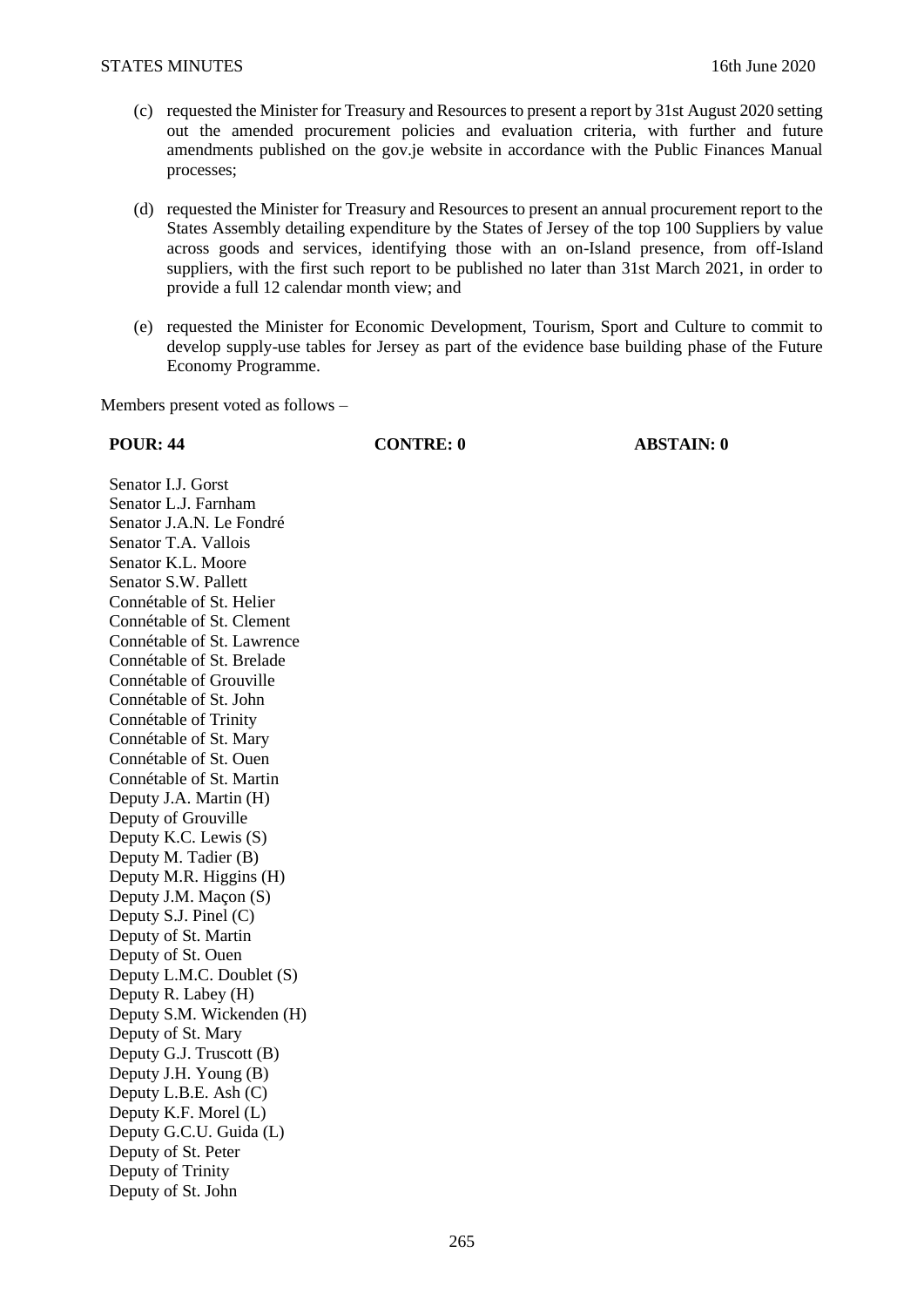Deputy M.R. Le Hegarat (H) Deputy S.M. Ahier (H) Deputy J.H. Perchard (S) Deputy R.J. Ward (H) Deputy C.S. Alves (H) Deputy K.G. Pamplin (S) Deputy I. Gardiner (H)

## **Changes in Presidency**

The Bailiff retired from the Chair during consideration of the proposition of Deputy Kirsten Francis Morel of St. Lawrence entitled 'Putting Jersey businesses first' (P.56/2020) and the meeting continued under the Presidency of Dr. Mark Egan, Greffier of the States.

### **Regulation of Covid-19 testing undertaken by private entities P.62/2020**

THE STATES commenced consideration of a proposition of Deputy Kirsten Francis Morel of St. Lawrence entitled 'Regulation of Covid-19 testing undertaken by private entities' (P.62/2020) and, adopting an amendment of Deputy Kirsten Francis Morel of St. Lawrence (P.62/2020 Amd.), agreed that, for paragraph (b), there should be substituted the following paragraph –

"(b) to request the Minister for Health and Social Services to bring forward the necessary legislation for debate by the States Assembly, with the draft legislation to be lodged no later than 1st July 2020 and with the debate to take place no later than the Assembly's meeting on 14th July 2020.".

THE STATES, adopting the proposition of Deputy Kirsten Francis Morel of St. Lawrence, as amended –

- (a) agreed that a regulatory regime should be introduced to govern the quality, supply and use of Covid-19 testing made available by private (non-governmental) entities for public purchase in Jersey, with the regime to cover both polymerase chain reaction (P.C.R.) testing and antibody (serology) testing; and
- (b) requested the Minister for Health and Social Services to bring forward the necessary legislation for debate by the States Assembly, with the draft legislation to be lodged no later than 1st July 2020 and with the debate to take place no later than the Assembly's meeting on 14th July 2020.

Members present voted as follows –

| Senator L.J. Gorst          |
|-----------------------------|
| Senator L.J. Farnham        |
| Senator J.A.N. Le Fondré    |
| Senator T.A. Vallois        |
| Senator K.L. Moore          |
| <b>Senator S.W. Pallett</b> |
| Senator S.Y. Mézec          |
| Connétable of St. Helier    |
| Connétable of St. Clement   |
| Connétable of St. Lawrence  |
| Connétable of St. Brelade   |
| Connétable of Grouville     |
| Connétable of St. John      |
| Connétable of Trinity       |
|                             |

**POUR: 44 CONTRE: 0 ABSTAIN: 0**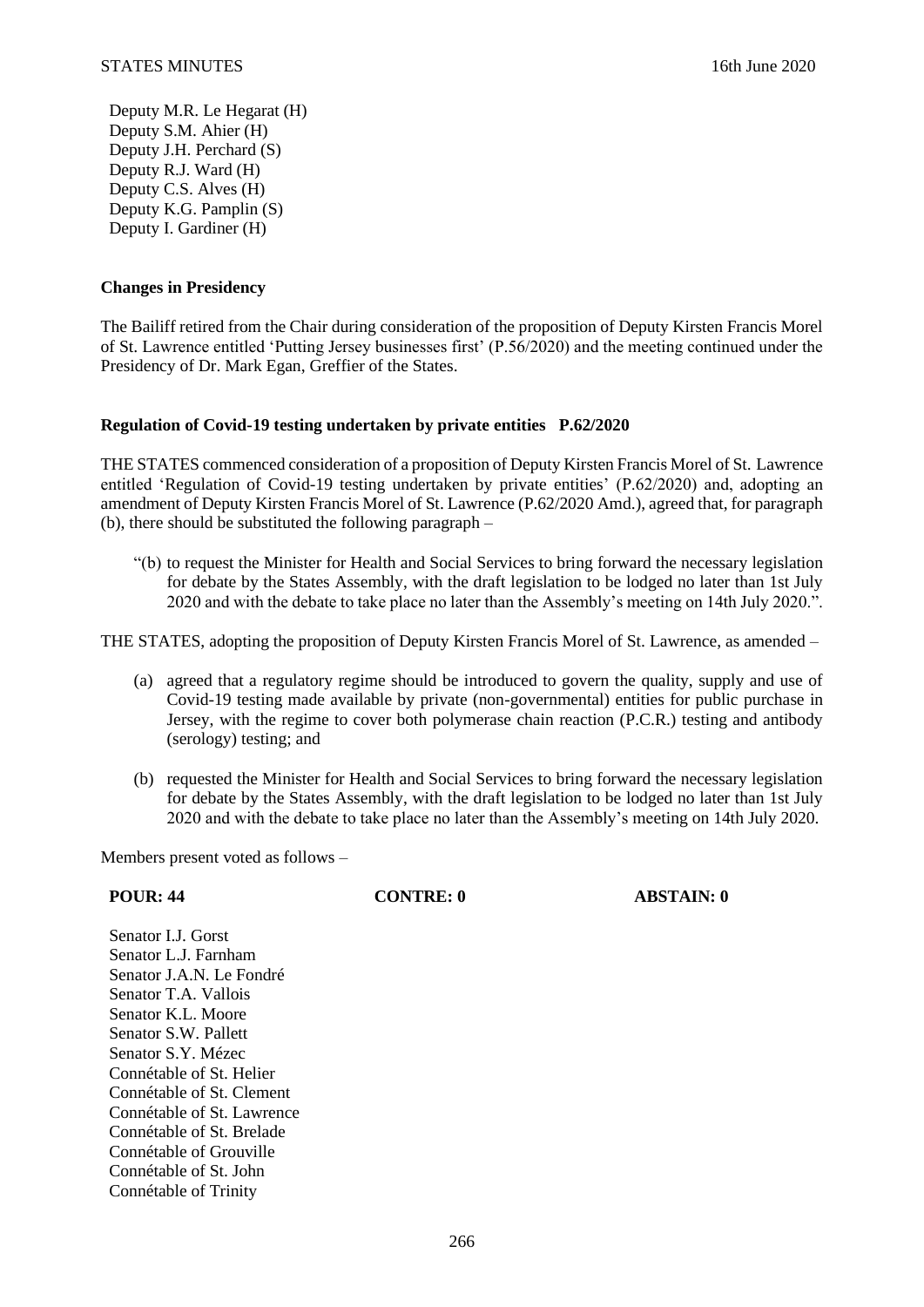Connétable of St. Ouen Connétable of St. Martin Deputy J.A. Martin (H) Deputy of Grouville Deputy K.C. Lewis (S) Deputy M. Tadier (B) Deputy M.R. Higgins (H) Deputy J.M. Maçon (S) Deputy S.J. Pinel (C) Deputy of St. Martin Deputy of St. Ouen Deputy L.M.C. Doublet (S) Deputy R. Labey (H) Deputy S.M. Wickenden (H) Deputy of St. Mary Deputy G.J. Truscott (B) Deputy J.H. Young (B) Deputy L.B.E. Ash (C) Deputy K.F. Morel (L) Deputy G.C.U. Guida (L) Deputy of St. Peter Deputy of Trinity Deputy of St. John Deputy M.R. Le Hegarat (H) Deputy S.M. Ahier (H) Deputy J.H. Perchard (S) Deputy R.J. Ward (H) Deputy C.S. Alves (H) Deputy K.G. Pamplin (S) Deputy I. Gardiner (H)

# **Draft Employment (Amendment No. 11) (Jersey) Law 2020 (Appointed Day) Act 202- P.63/2020**

THE STATES made an Act entitled the Employment (Amendment No. 11) (Jersey) Law 2020 (Appointed Day) Act 2020 under Article 9 of the Employment (Amendment No. 11) (Jersey) Law 2020.

Members present voted as follows –

| <b>POUR: 37</b>            | <b>CONTRE: 2</b>          | <b>ABSTAIN: 3</b>    |
|----------------------------|---------------------------|----------------------|
| Senator L.J. Gorst         | Connétable of St. Brelade | Senator K.L. Moore   |
| Senator L.J. Farnham       | Deputy of St. Peter       | Deputy of St. Martin |
| Senator J.A.N. Le Fondré   |                           | Deputy of St. Mary   |
| Senator T.A. Vallois       |                           |                      |
| Senator S.W. Pallett       |                           |                      |
| Senator S.Y. Mézec         |                           |                      |
| Connétable of St. Helier   |                           |                      |
| Connétable of St. Clement  |                           |                      |
| Connétable of St. Lawrence |                           |                      |
| Connétable of Grouville    |                           |                      |
| Connétable of St. John     |                           |                      |
| Connétable of Trinity      |                           |                      |
| Connétable of St. Martin   |                           |                      |
| Deputy J.A. Martin (H)     |                           |                      |
| Deputy of Grouville        |                           |                      |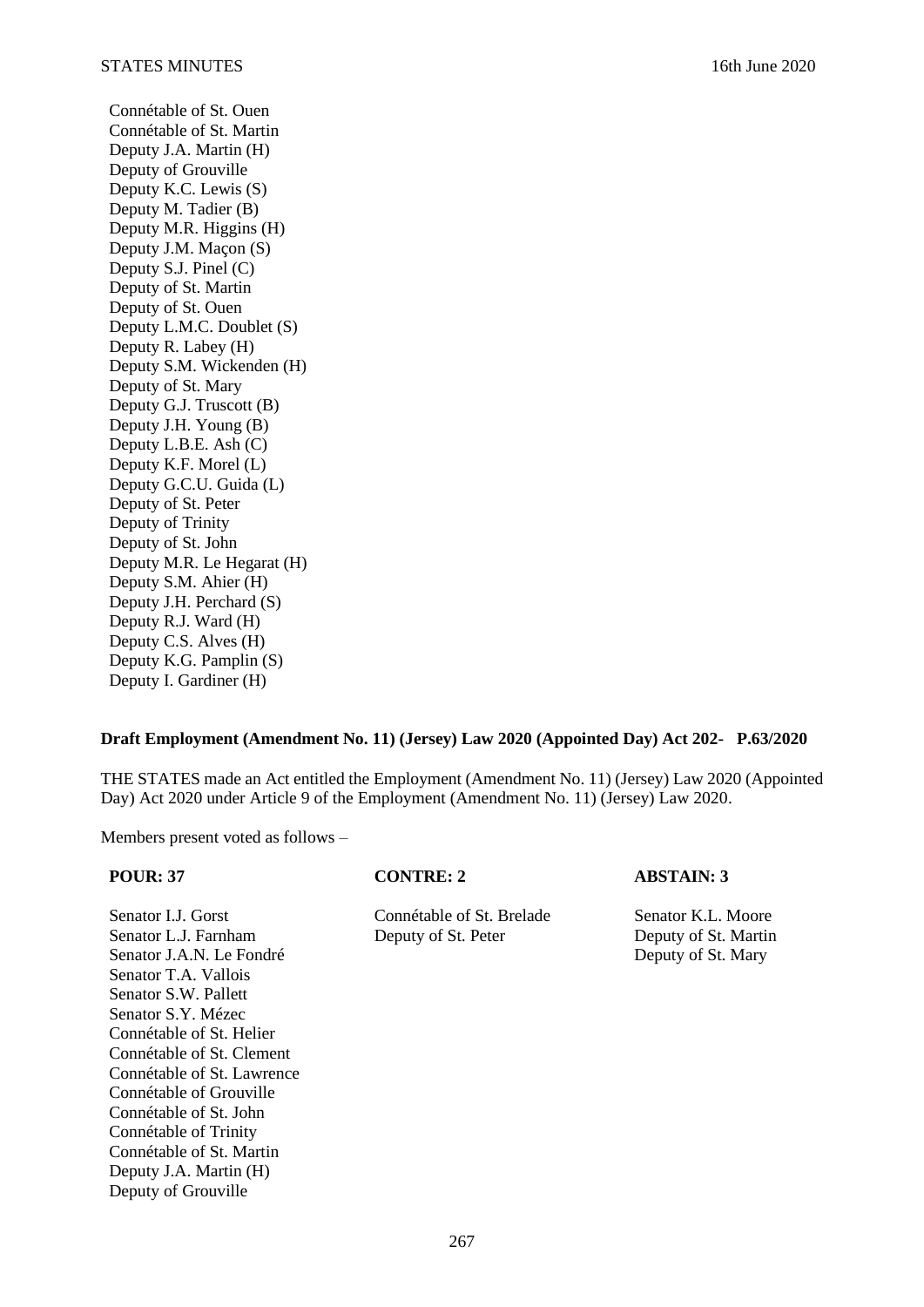Deputy K.C. Lewis (S) Deputy M. Tadier (B) Deputy M.R. Higgins (H) Deputy J.M. Maçon (S) Deputy S.J. Pinel (C) Deputy of St. Ouen Deputy L.M.C. Doublet (S) Deputy R. Labey (H) Deputy S.M. Wickenden (H) Deputy G.J. Truscott (B) Deputy J.H. Young (B) Deputy L.B.E. Ash (C) Deputy G.C.U. Guida (L) Deputy of Trinity Deputy of St. John Deputy M.R. Le Hegarat (H) Deputy S.M. Ahier (H) Deputy J.H. Perchard (S) Deputy R.J. Ward (H) Deputy C.S. Alves (H) Deputy K.G. Pamplin (S) Deputy I. Gardiner (H)

### **Banning the sale of single-use carrier bags P.64/2020**

THE STATES noted that, in accordance with Standing Order 34(1), Deputy Inna Gardiner of St. Helier had informed the Greffier of the States that paragraph (d) of her proposition 'Banning the sale of singleuse carrier bags' (P.64/2020) had been withdrawn.

THE STATES commenced consideration of a proposition of Deputy Inna Gardiner of St. Helier entitled 'Banning the sale of single-use carrier bags' (P.64/2020) and, adopting paragraph (a) of the proposition, agreed that the supply and distribution of plastic bags (as defined in section 3.1 of the Appendix to the accompanying report) by all retailers to consumers at the point of sale of goods or products in Jersey should be prohibited, subject to the exemptions specified in section 3.2 of the Appendix to the accompanying report.

Members present voted as follows –

**POUR: 45 CONTRE: 0 ABSTAIN: 0**

Senator I.J. Gorst Senator L.J. Farnham Senator J.A.N. Le Fondré Senator T.A. Vallois Senator K.L. Moore Senator S.W. Pallett Senator S.Y. Mézec Connétable of St. Helier Connétable of St. Clement Connétable of St. Lawrence Connétable of St. Brelade Connétable of Grouville Connétable of St. John Connétable of Trinity Connétable of St. Ouen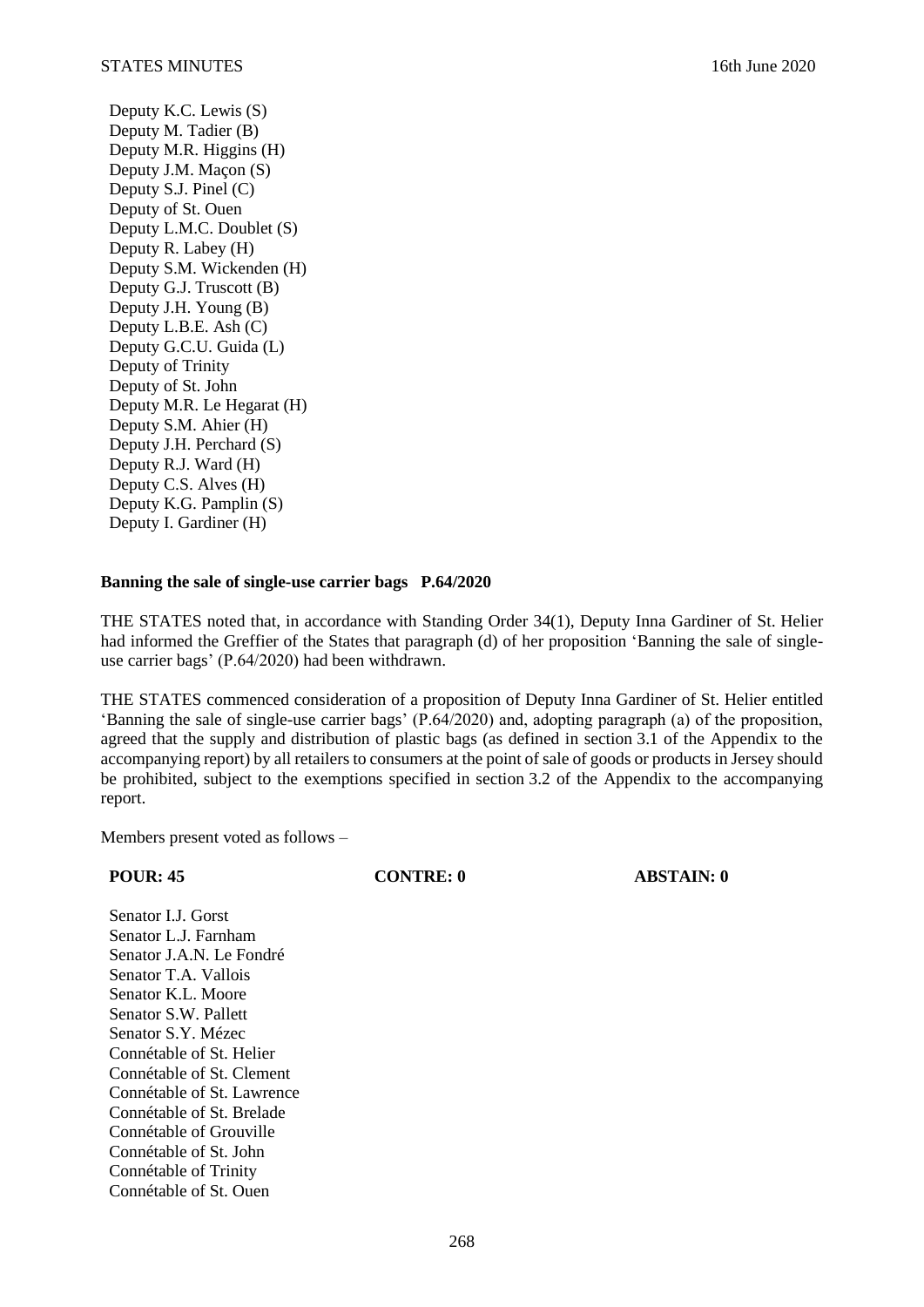Connétable of St. Martin Deputy J.A. Martin (H) Deputy G.P. Southern (H) Deputy of Grouville Deputy K.C. Lewis (S) Deputy M. Tadier (B) Deputy M.R. Higgins (H) Deputy J.M. Maçon (S) Deputy S.J. Pinel (C) Deputy of St. Martin Deputy of St. Ouen Deputy L.M.C. Doublet (S) Deputy R. Labey (H) Deputy S.M. Wickenden (H) Deputy of St. Mary Deputy G.J. Truscott (B) Deputy J.H. Young (B) Deputy L.B.E. Ash (C) Deputy K.F. Morel (L) Deputy G.C.U. Guida (L) Deputy of St. Peter Deputy of Trinity Deputy of St. John Deputy M.R. Le Hegarat (H) Deputy S.M. Ahier (H) Deputy J.H. Perchard (S) Deputy R.J. Ward (H) Deputy C.S. Alves (H) Deputy K.G. Pamplin (S) Deputy I. Gardiner (H)

THE STATES, adopting paragraph (b) of the proposition of Deputy Inna Gardiner of St. Helier, agreed that the supply and distribution of paper carrier bags (as defined in section 3.1 of the Appendix to the accompanying report) by all retailers to consumers at the point of sale of goods or products in Jersey should be prohibited, subject to the exemptions specified in section 3.2 of the Appendix to the accompanying report.

Members present voted as follows –

| <b>POUR: 26</b>            | <b>CONTRE: 18</b>        | <b>ABSTAIN: 0</b> |
|----------------------------|--------------------------|-------------------|
| Senator S.W. Pallett       | Senator L.J. Gorst       |                   |
| Senator S.Y. Mézec         | Senator L.J. Farnham     |                   |
| Connétable of St. Helier   | Senator J.A.N. Le Fondré |                   |
| Connétable of St. Clement  | Senator K.L. Moore       |                   |
| Connétable of St. Lawrence | Connétable of St. John   |                   |
| Connétable of St. Brelade  | Connétable of St. Ouen   |                   |
| Connétable of Grouville    | Deputy J.A. Martin (H)   |                   |
| Connétable of Trinity      | Deputy K.C. Lewis (S)    |                   |
| Connétable of St. Martin   | Deputy M. Tadier (B)     |                   |
| Deputy G.P. Southern (H)   | Deputy M.R. Higgins (H)  |                   |
| Deputy of Grouville        | Deputy S.J. Pinel $(C)$  |                   |
| Deputy J.M. Maçon (S)      | Deputy of St. Ouen       |                   |
| Deputy of St. Martin       | Deputy of St. Mary       |                   |
| Deputy L.M.C. Doublet (S)  | Deputy G.J. Truscott (B) |                   |
| Deputy R. Labey (H)        | Deputy L.B.E. Ash (C)    |                   |
|                            |                          |                   |

269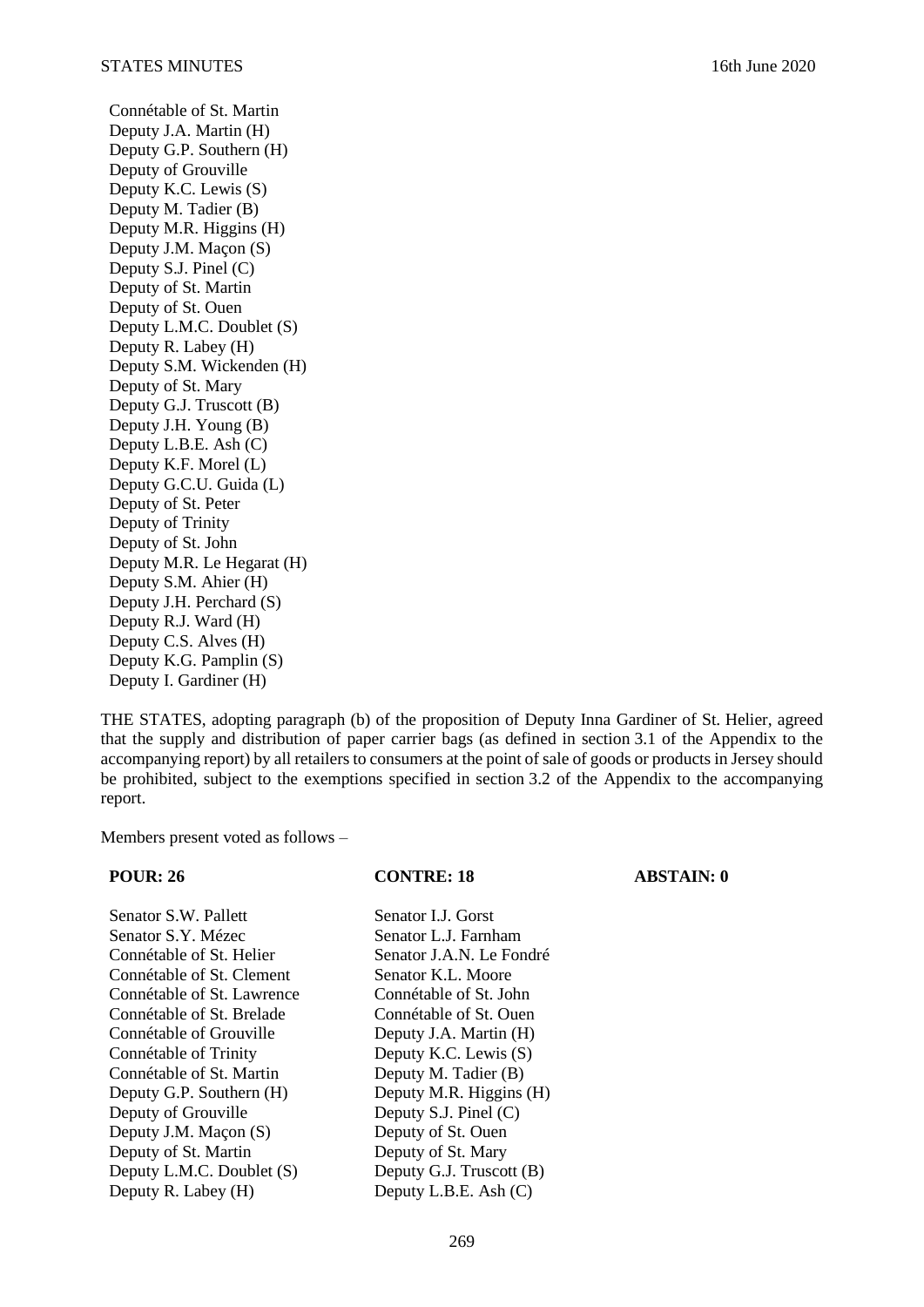Deputy S.M. Wickenden (H) Deputy of St. Peter<br>Deputy J.H. Young (B) Deputy M.R. Le He Deputy K.F. Morel  $(L)$ Deputy G.C.U. Guida (L) Deputy of Trinity Deputy of St. John Deputy J.H. Perchard (S) Deputy R.J. Ward (H) Deputy C.S. Alves (H) Deputy K.G. Pamplin (S) Deputy I. Gardiner (H)

Deputy M.R. Le Hegarat (H)<br>Deputy S.M. Ahier (H)

THE STATES, adopting paragraph (c) of the proposition of Deputy Inna Gardiner of St. Helier, agreed that a minimum price should be set for the sale of 'bags for life' (as defined in section 3.2 of the Appendix to the accompanying report) by the Minister for the Environment, following a consultation with stakeholders.

Members present voted as follows –

Senator I.J. Gorst<br>
Senator L.J. Farnham<br>
Deputy S.M. Ahier (H) Senator S.C. Ferguson Senator J.A.N. Le Fondré Senator K.L. Moore Senator S.W. Pallett Senator S.Y. Mézec Connétable of St. Helier Connétable of St. Lawrence Connétable of St. Brelade Connétable of Grouville Connétable of St. John Connétable of Trinity Connétable of St. Ouen Connétable of St. Martin Deputy J.A. Martin (H) Deputy G.P. Southern (H) Deputy of Grouville Deputy K.C. Lewis (S) Deputy M. Tadier (B) Deputy M.R. Higgins (H) Deputy J.M. Maçon (S) Deputy S.J. Pinel (C) Deputy of St. Martin Deputy of St. Ouen Deputy L.M.C. Doublet (S) Deputy R. Labey (H) Deputy of St. Mary Deputy G.J. Truscott (B) Deputy J.H. Young (B) Deputy L.B.E. Ash (C) Deputy K.F. Morel (L) Deputy G.C.U. Guida (L) Deputy of St. Peter Deputy of Trinity

**POUR: 41 CONTRE: 2 ABSTAIN: 0**

Deputy S.M. Ahier (H)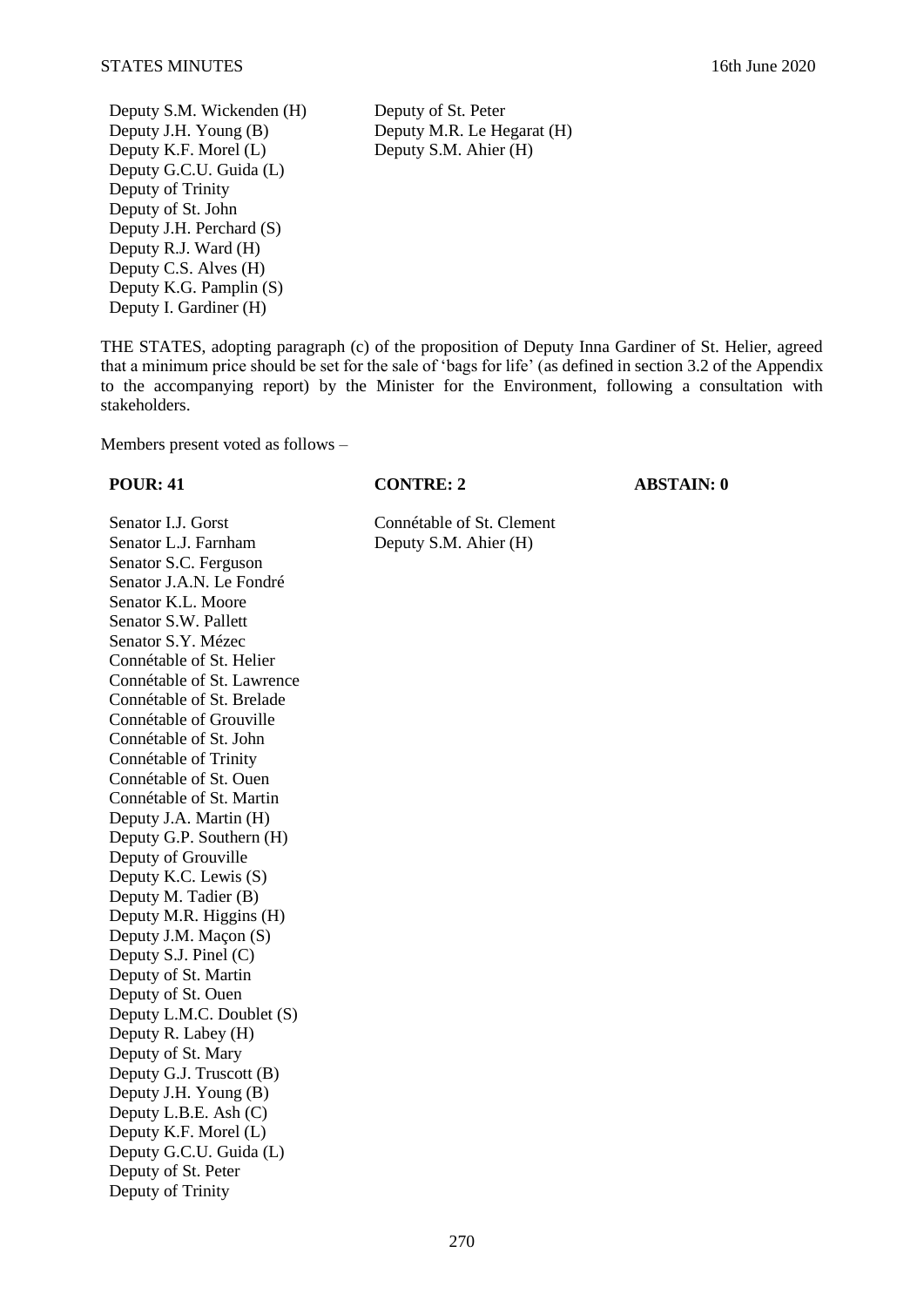Deputy of St. John Deputy M.R. Le Hegarat (H) Deputy J.H. Perchard (S) Deputy R.J. Ward (H) Deputy C.S. Alves (H) Deputy K.G. Pamplin (S) Deputy I. Gardiner (H)

THE STATES, adopting paragraph (e) of the proposition of Deputy Inna Gardiner of St. Helier, agreed that the Council of Ministers should bring forward draft legislation by February 2021 to give effect to this proposition, including provision for an implementation period of up to 6 months before the prohibition and minimum price come into force.

Members present voted as follows –

**POUR: 45 CONTRE: 0 ABSTAIN: 0**

Senator I.J. Gorst Senator L.J. Farnham Senator J.A.N. Le Fondré Senator T.A. Vallois Senator K.L. Moore Senator S.W. Pallett Senator S.Y. Mézec Connétable of St. Helier Connétable of St. Clement Connétable of St. Lawrence Connétable of St. Brelade Connétable of Grouville Connétable of St. John Connétable of Trinity Connétable of St. Ouen Connétable of St. Martin Deputy J.A. Martin (H) Deputy G.P. Southern (H) Deputy of Grouville Deputy K.C. Lewis (S) Deputy M. Tadier (B) Deputy M.R. Higgins (H) Deputy J.M. Maçon (S) Deputy S.J. Pinel (C) Deputy of St. Martin Deputy of St. Ouen Deputy L.M.C. Doublet (S) Deputy R. Labey (H) Deputy S.M. Wickenden (H) Deputy of St. Mary Deputy G.J. Truscott (B) Deputy J.H. Young (B) Deputy L.B.E. Ash (C) Deputy K.F. Morel (L) Deputy G.C.U. Guida (L) Deputy of St. Peter Deputy of Trinity Deputy of St. John Deputy M.R. Le Hegarat (H)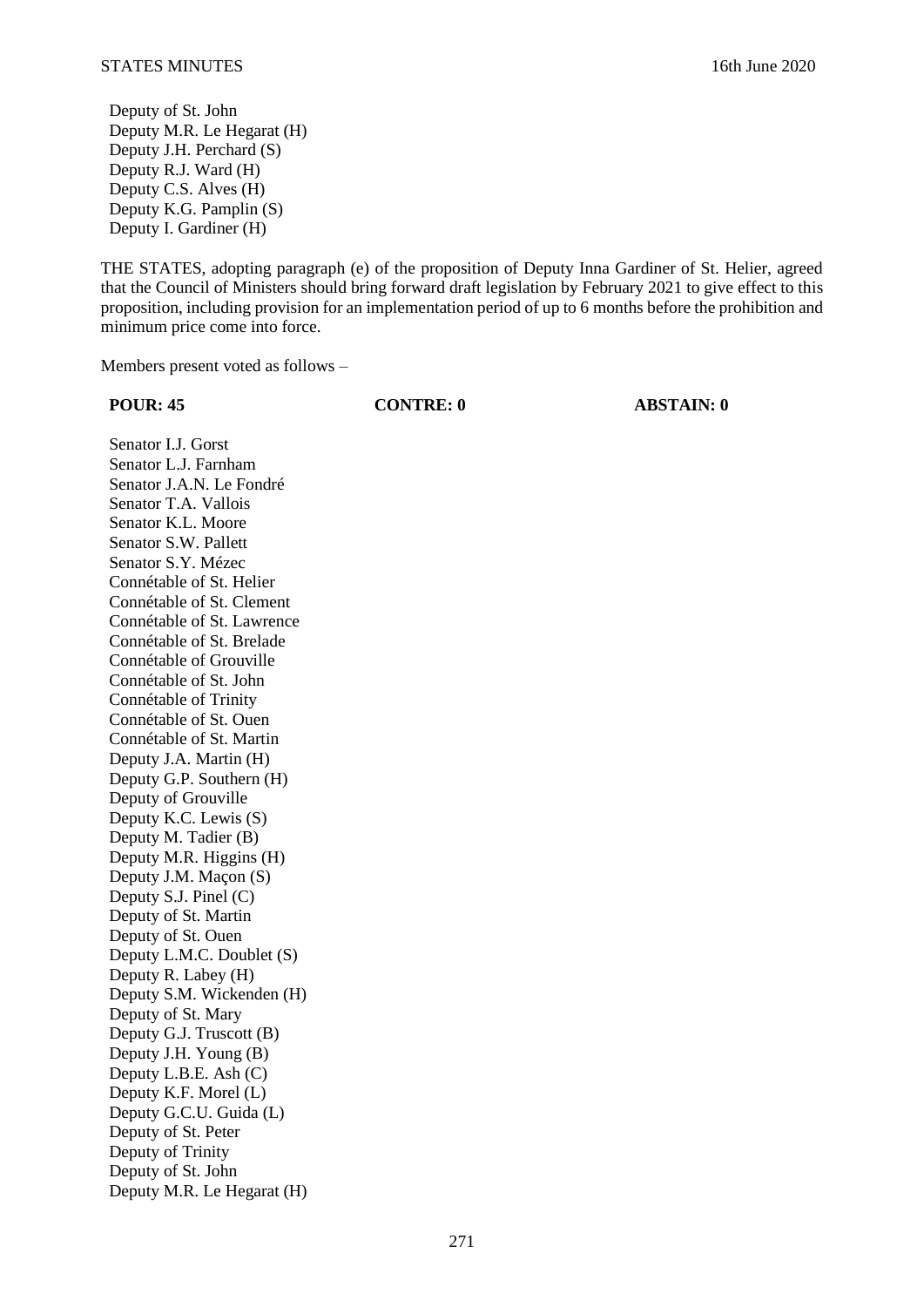Deputy S.M. Ahier (H) Deputy J.H. Perchard (S) Deputy R.J. Ward (H) Deputy C.S. Alves (H) Deputy K.G. Pamplin (S) Deputy I. Gardiner (H)

## **Changes in Presidency**

Dr. Mark Egan, Greffier of the States, retired from the Chair during consideration of the proposition of Deputy Inna Gardiner of St. Helier entitled 'Banning the sale of single-use carrier bags' (P.64/2020) and the meeting continued under the Presidency of the Bailiff.

### **Arrangement of public business for the present meeting**

THE STATES, adopting the request of the Minister for Home Affairs, agreed in accordance with Standing Order 26(7), to reduce the minimum lodging period in respect of the Draft Covid-19 (Civil Partnership and Marriage No. 2) (Jersey) Regulations 202- in order that they might be debated at the present meeting.

Members present voted as follows –

#### **POUR: 41 CONTRE: 0 ABSTAIN: 0**

Senator I.J. Gorst Senator L.J. Farnham Senator J.A.N. Le Fondré Senator S.Y. Mézec Connétable of St. Helier Connétable of St. Clement Connétable of St. Lawrence Connétable of St. Brelade Connétable of Grouville Connétable of St. John Connétable of Trinity Connétable of St. Ouen Connétable of St. Martin Deputy J.A. Martin (H) Deputy K.C. Lewis (S) Deputy M. Tadier (B) Deputy M.R. Higgins (H) Deputy J.M. Maçon (S) Deputy S.J. Pinel (C) Deputy of St. Martin Deputy of St. Ouen Deputy L.M.C. Doublet (S) Deputy R. Labey (H) Deputy S.M. Wickenden (H) Deputy of St. Mary Deputy G.J. Truscott (B) Deputy J.H. Young (B) Deputy L.B.E. Ash (C) Deputy K.F. Morel (L) Deputy G.C.U. Guida (L) Deputy of St. Peter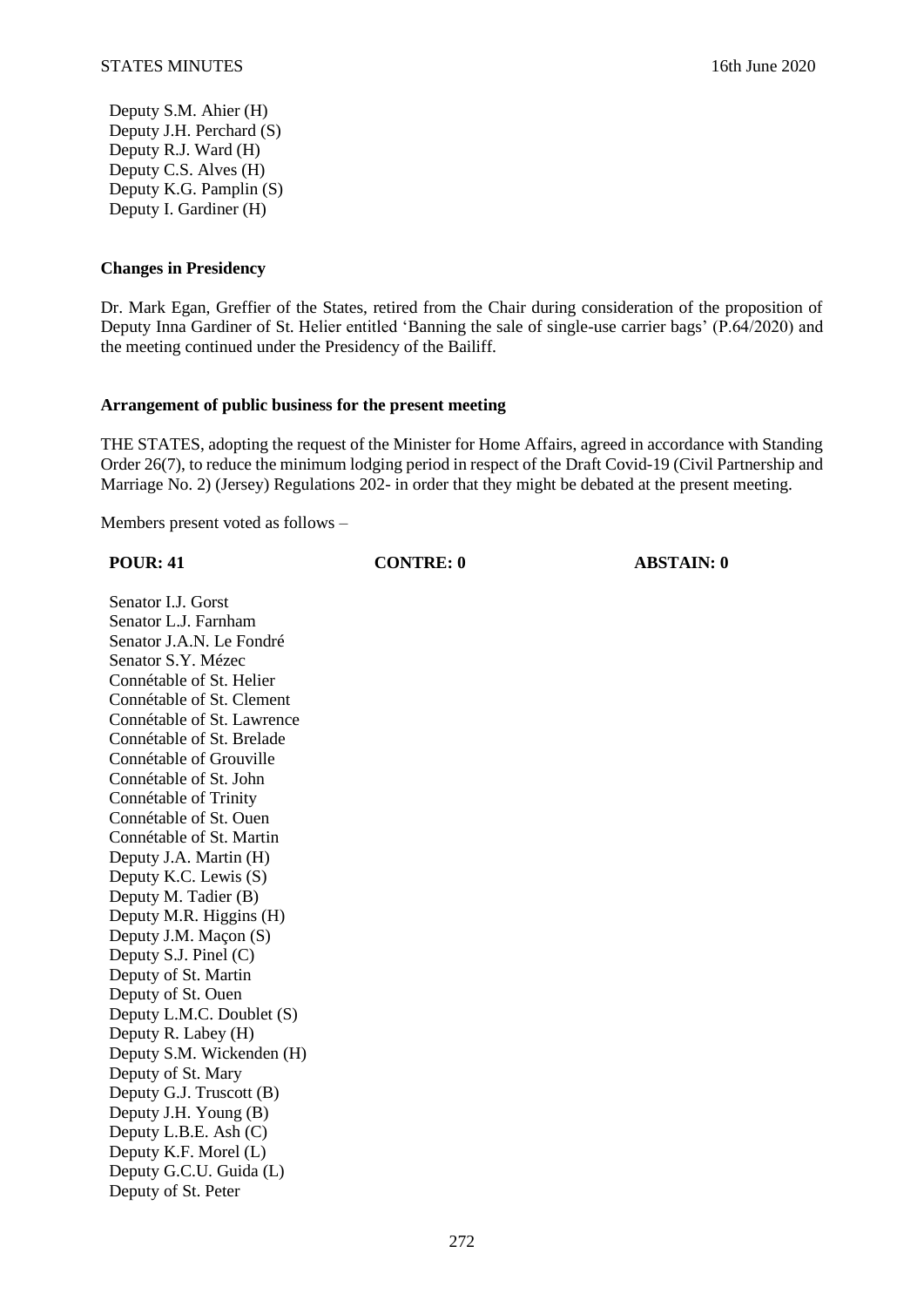Deputy of Trinity Deputy of St. John Deputy M.R. Le Hegarat (H) Deputy S.M. Ahier (H) Deputy J.H. Perchard (S) Deputy R.J. Ward (H) Deputy C.S. Alves (H) Deputy K.G. Pamplin (S) Deputy I. Gardiner (H)

THE STATES, adopting a proposition of the Chair of the Privileges and Procedures Committee, agreed that it would adjourn once it had completed consideration of the outstanding items of public business and of the arrangement of public business for future meetings.

Members present voted ad follows –

Senator I.J. Gorst Senator J.A.N. Le Fondré Deputy L.B.E. Ash (C) Senator L.J. Farnham Senator S.Y. Mézec<br>Connétable of St. Helier Connétable of St. Br Connétable of St. Clement Connétable of Grouville Connétable of St. Lawrence Deputy M.R. Higgins (H) Connétable of St. John Deputy L.M.C. Doublet (S) Connétable of Trinity Deputy R.J. Ward (H) Connétable of St. Martin Deputy C.S. Alves (H) Deputy J.A. Martin (H) Deputy K.C. Lewis (S) Deputy M. Tadier (B) Deputy J.M. Maçon (S) Deputy S.J. Pinel (C) Deputy of St. Martin Deputy of St. Ouen Deputy R. Labey (H) Deputy of St. Mary Deputy G.J. Truscott (B) Deputy J.H. Young (B) Deputy K.F. Morel (L) Deputy G.C.U. Guida (L) Deputy of St. Peter Deputy of Trinity Deputy of St. John Deputy M.R. Le Hegarat (H) Deputy S.M. Ahier (H) Deputy K.G. Pamplin (S) Deputy I. Gardiner (H)

# Connétable of St. Brelade

**POUR: 28 CONTRE: 8 ABSTAIN: 1**

## **Draft Covid-19 (Civil Partnership and Marriage No. 2) (Jersey) Regulations 202- P.77/2020**

THE STATES commenced consideration of the Draft Covid-19 (Civil Partnership and Marriage No. 2) (Jersey) Regulations 202- and adopted the principles.

Members present voted as follows –

**POUR: 37 CONTRE: 0 ABSTAIN: 0**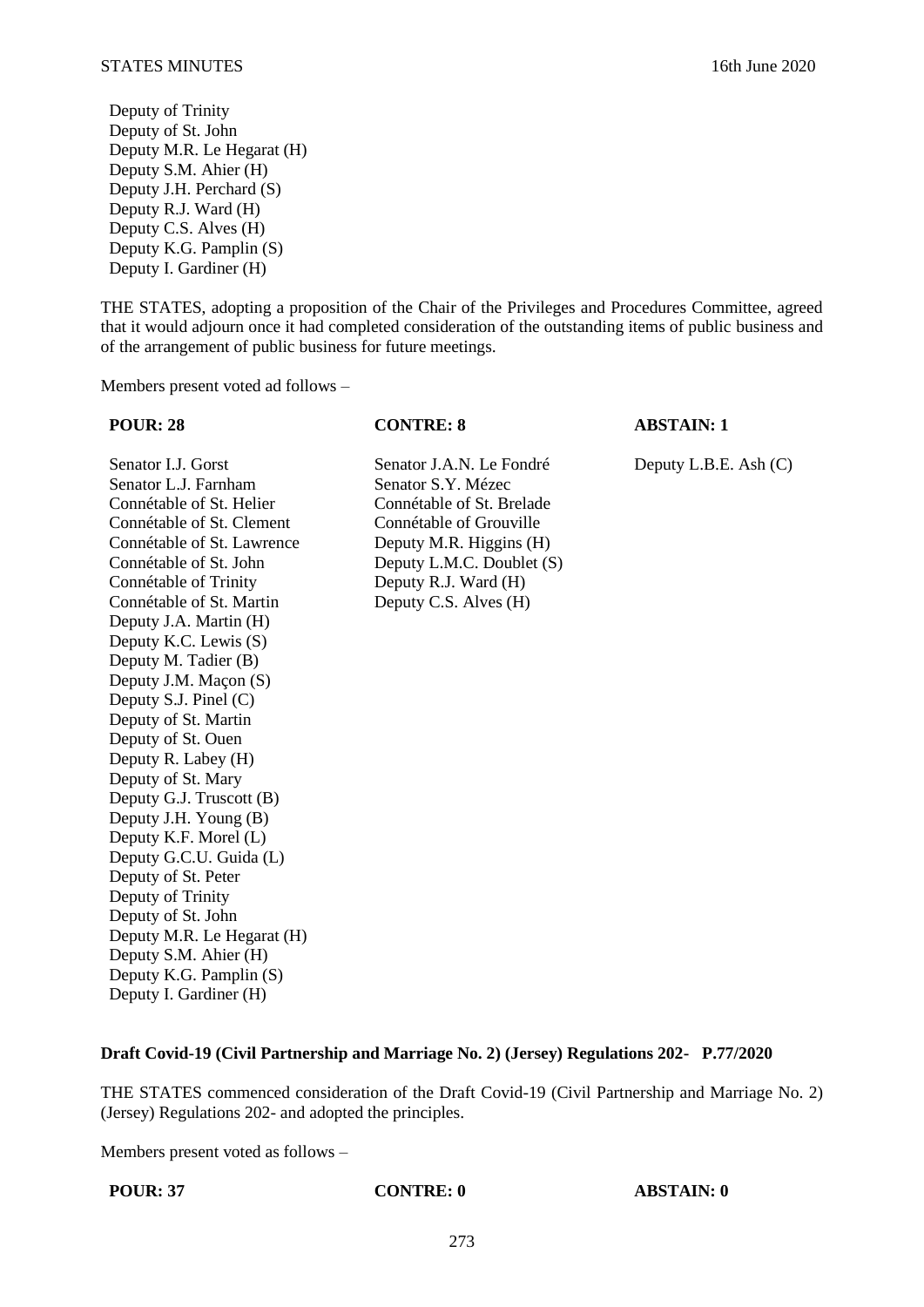Senator I.J. Gorst Senator L.J. Farnham Senator J.A.N. Le Fondré Senator K.L. Moore Senator S.Y. Mézec Connétable of St. Helier Connétable of St. Clement Connétable of Grouville Connétable of St. John Connétable of Trinity Connétable of St. Ouen Connétable of St. Martin Deputy J.A. Martin (H) Deputy of Grouville Deputy K.C. Lewis (S) Deputy M. Tadier (B) Deputy M.R. Higgins (H) Deputy J.M. Maçon (S) Deputy S.J. Pinel (C) Deputy of St. Martin Deputy L.M.C. Doublet (S) Deputy R. Labey (H) Deputy of St. Mary Deputy G.J. Truscott (B) Deputy J.H. Young (B) Deputy L.B.E. Ash (C) Deputy K.F. Morel (L) Deputy G.C.U. Guida (L) Deputy of St. Peter Deputy of Trinity Deputy of St. John Deputy M.R. Le Hegarat (H) Deputy S.M. Ahier (H) Deputy R.J. Ward (H) Deputy C.S. Alves (H) Deputy K.G. Pamplin (S) Deputy I. Gardiner (H)

THE STATES, having been informed that the relevant scrutiny panel had indicated that it did not wish to scrutinise the draft legislation, adopted Regulations 1 to 5.

**POUR: 38 CONTRE: 0 ABSTAIN: 0**

Members present voted as follows –

| <b>POUR: 38</b>            | <b>CONTRE: 0</b> |  |
|----------------------------|------------------|--|
| Senator L.J. Gorst         |                  |  |
| Senator L.J. Farnham       |                  |  |
| Senator J.A.N. Le Fondré   |                  |  |
| Senator K.L. Moore         |                  |  |
| Senator S.Y. Mézec         |                  |  |
| Connétable of St. Helier   |                  |  |
| Connétable of St. Clement  |                  |  |
| Connétable of St. Lawrence |                  |  |
| Connétable of Grouville    |                  |  |
| Connétable of St. John     |                  |  |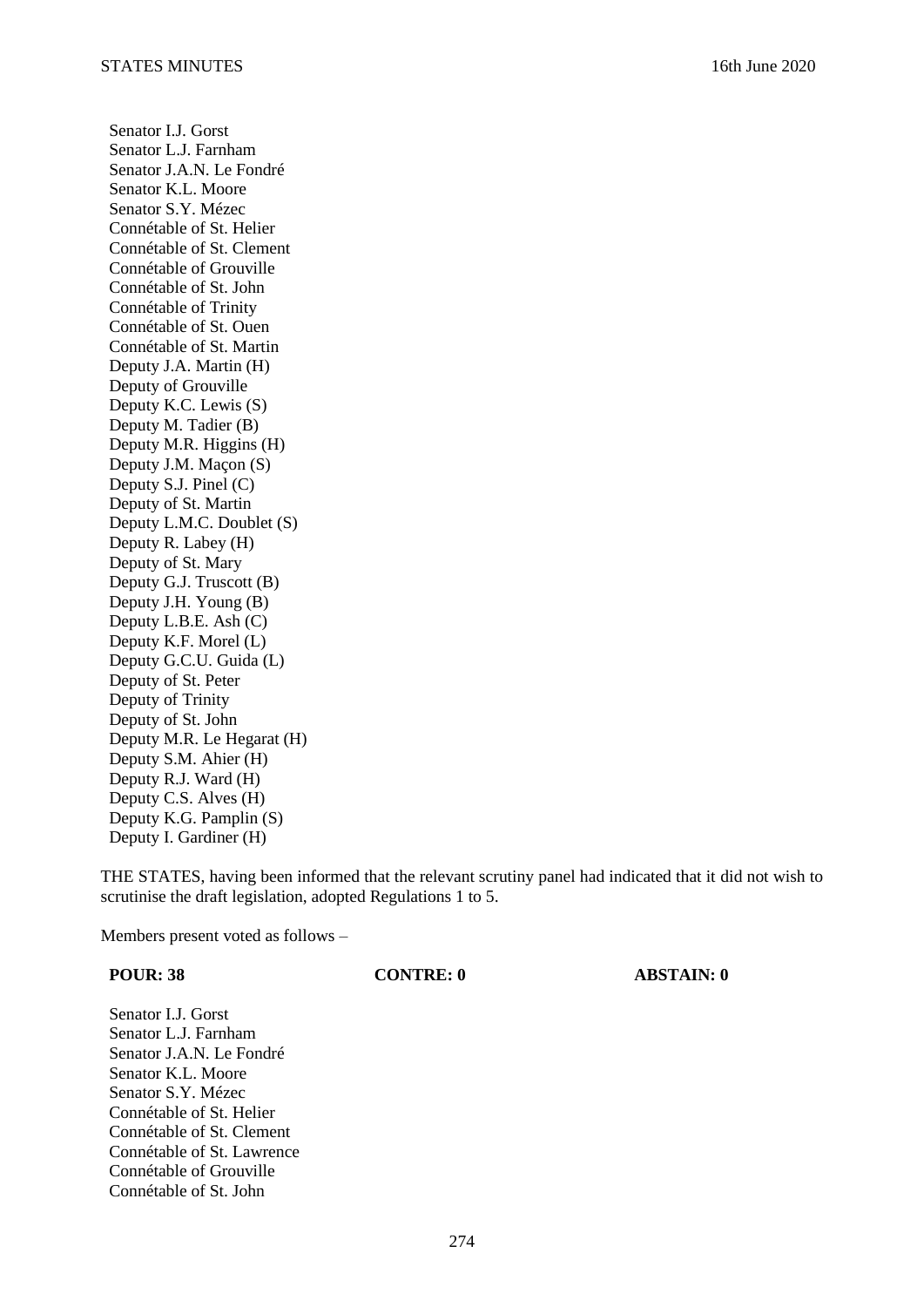Connétable of Trinity Connétable of St. Ouen Connétable of St. Martin Deputy J.A. Martin (H) Deputy of Grouville Deputy K.C. Lewis (S) Deputy M. Tadier (B) Deputy M.R. Higgins (H) Deputy J.M. Maçon (S) Deputy S.J. Pinel (C) Deputy of St. Martin Deputy of St. Ouen Deputy R. Labey (H) Deputy of St. Mary Deputy G.J. Truscott (B) Deputy J.H. Young (B) Deputy L.B.E. Ash (C) Deputy K.F. Morel (L) Deputy G.C.U. Guida (L) Deputy of St. Peter Deputy of Trinity Deputy of St. John Deputy M.R. Le Hegarat (H) Deputy S.M. Ahier (H) Deputy R.J. Ward (H) Deputy C.S. Alves (H) Deputy K.G. Pamplin (S) Deputy I. Gardiner (H)

THE STATES made Regulations entitled Covid-19 (Civil Partnership and Marriage No. 2) (Jersey) Regulations 2020 under Article 2 of the Covid 19 (Enabling Provisions) (Jersey) Law 2020.

Members present voted as follows –

Deputy M.R. Higgins (H) Deputy J.M. Maçon (S) Deputy S.J. Pinel (C)

| <b>POUR: 38</b>            | <b>CONTRE: 0</b> | <b>ABSTAIN: 0</b> |
|----------------------------|------------------|-------------------|
| Senator I.J. Gorst         |                  |                   |
| Senator L.J. Farnham       |                  |                   |
| Senator J.A.N. Le Fondré   |                  |                   |
| Senator K.L. Moore         |                  |                   |
| Senator S.Y. Mézec         |                  |                   |
| Connétable of St. Helier   |                  |                   |
| Connétable of St. Clement  |                  |                   |
| Connétable of St. Lawrence |                  |                   |
| Connétable of Grouville    |                  |                   |
| Connétable of St. John     |                  |                   |
| Connétable of Trinity      |                  |                   |
| Connétable of St. Ouen     |                  |                   |
| Connétable of St. Martin   |                  |                   |
| Deputy J.A. Martin (H)     |                  |                   |
| Deputy of Grouville        |                  |                   |
| Deputy K.C. Lewis (S)      |                  |                   |
| Deputy M. Tadier (B)       |                  |                   |

275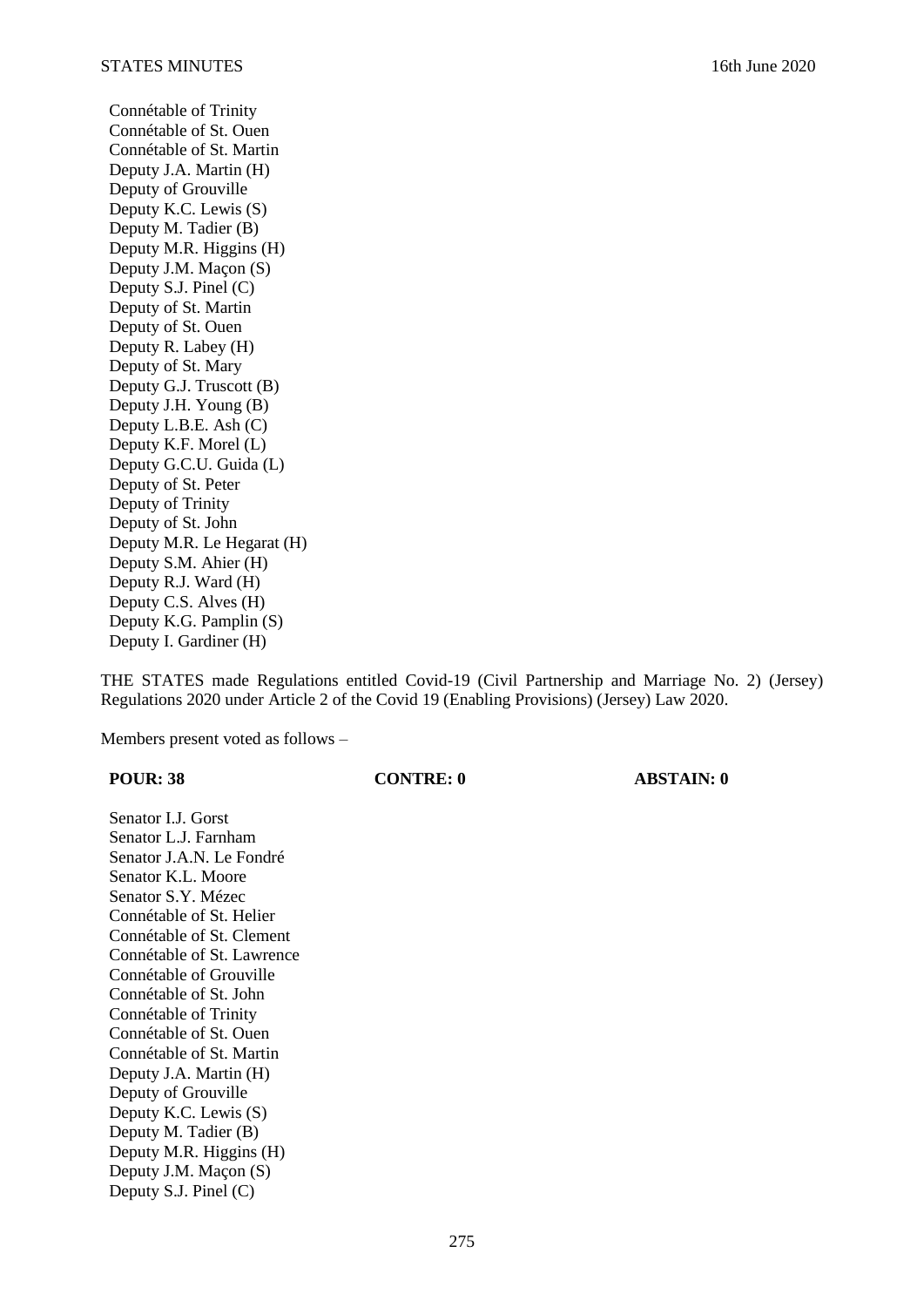Deputy of St. Martin Deputy of St. Ouen Deputy R. Labey (H) Deputy of St. Mary Deputy G.J. Truscott (B) Deputy J.H. Young (B) Deputy L.B.E. Ash (C) Deputy K.F. Morel (L) Deputy G.C.U. Guida (L) Deputy of St. Peter Deputy of Trinity Deputy of St. John Deputy M.R. Le Hegarat (H) Deputy S.M. Ahier (H) Deputy R.J. Ward (H) Deputy C.S. Alves (H) Deputy K.G. Pamplin (S) Deputy I. Gardiner (H)

## **Arrangement of public business for future meetings**

THE STATES agreed the following arrangement of public business for future meetings proposed, as amended, by the Chair of the Privileges and Procedures Committee in accordance with the provisions of Standing Order 88(3) –

# **30th June 2020**

| Bus service: introduction of through-fares.<br>Lodged: 12th March 2020.<br>Deputy M. Tadier of St. Brelade.                          | P.19/2020.         |
|--------------------------------------------------------------------------------------------------------------------------------------|--------------------|
| Bus Service: introduction of through-fares $(P.19/2020)$ – amendment.<br>Lodged: 11th June 2020.<br>Connétable of St. Helier.        | P.19/2020.<br>Amd. |
| Jersey Overseas Aid Commission: re-appointment of Commissioner.<br>Lodged: 1st June 2020.<br>Minister for International Development. | P.67/2020.         |
| Lifting of travel restrictions: States Assembly approval.<br>Lodged: 2nd June 2020.<br>Deputy J.M. Maçon of St. Saviour.             | P.68/2020.         |
| Proposed Airport Redevelopment: review.<br>Lodged: 3rd June 2020.<br>Deputy R. Labey of St. Helier.                                  | P.71/2020.         |
| Priorities for the next Island Plan<br>(Consideration In-Committee)                                                                  |                    |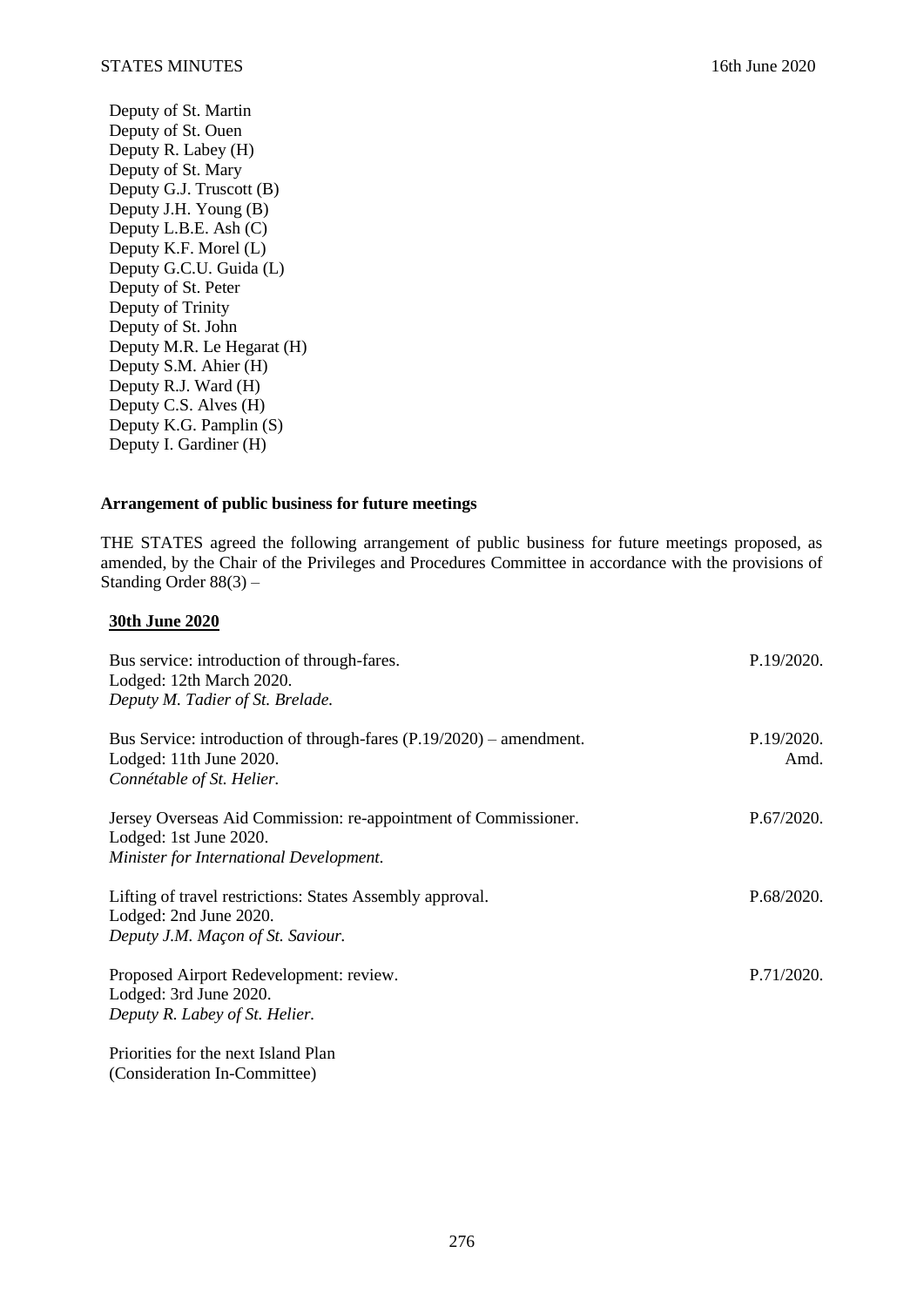# **14th July 2020**

| Draft Road Traffic (No. 64) (Jersey) Regulations 202-.<br>Lodged: 3rd February 2020.<br>Minister for Infrastructure.                                                                  | P.10/2020. |
|---------------------------------------------------------------------------------------------------------------------------------------------------------------------------------------|------------|
| Draft Financial Services (Disclosure and Provision of Information) (Jersey) Law 202-.<br>Lodged: 2nd June 2020.<br>Minister for External Relations.                                   | P.69/2020. |
| States of Jersey Development Company-Amendments to the Board of Directors and<br>Articles of Association.<br>Lodged: 2nd June 2020.<br>Minister for Treasury and Resources.           | P.70/2020. |
| Variation to Lodging Period for the Government Plan lodged in 2020.<br>Lodged: 3rd June 2020.<br>Chief Minister.                                                                      | P.72/2020. |
| Draft Public Employees (Contributory Retirement Scheme) (Miscellaneous<br>Amendments) (No. 2) (Jersey) Regulations 202-.<br>Lodged: 3rd June 2020.<br><b>States Employment Board.</b> | P.73/2020. |
| Draft Public Employees (Pension Scheme) (Miscellaneous Amendments) (No. 2)<br>(Jersey) Regulations 202-.<br>Lodged: 3rd June 2020.<br><b>States Employment Board.</b>                 | P.74/2020. |
| Period of Questions Without Notice to the Chief Minister at every scheduled Sitting.<br>Lodged: 10th June 2020.<br>Deputy M. Tadier of St. Brelade.                                   | P.76/2020. |
| Jersey and the slave trade.<br>Lodged: 12th June 2020.<br>Deputy M. Tadier of St. Brelade.                                                                                            | P.78/2020. |
| Green lanes and quiet lanes: priority to pedestrians, cyclists and horse riders.<br>Lodged: 15th June 2020.<br>Deputy R.J. Ward of St. Helier.                                        | P.79/2020. |
| Extended limits of co-payments for G.P. consultations: young people and pregnant<br>women.<br>Lodged: 16th June 2020.<br>Deputy C.S. Alves of St. Helier.                             | P.80/2020. |
| G.P. fees and income support.<br>Lodged: 16th June 2020.<br>Deputy G.P. Southern of St. Helier.                                                                                       | P.81/2020. |
| Investigation into the establishment of a digital register of landlords and tenants.<br>Lodged: 16th June 2020.<br>Deputy of St. Peter.                                               | P.82/2020. |